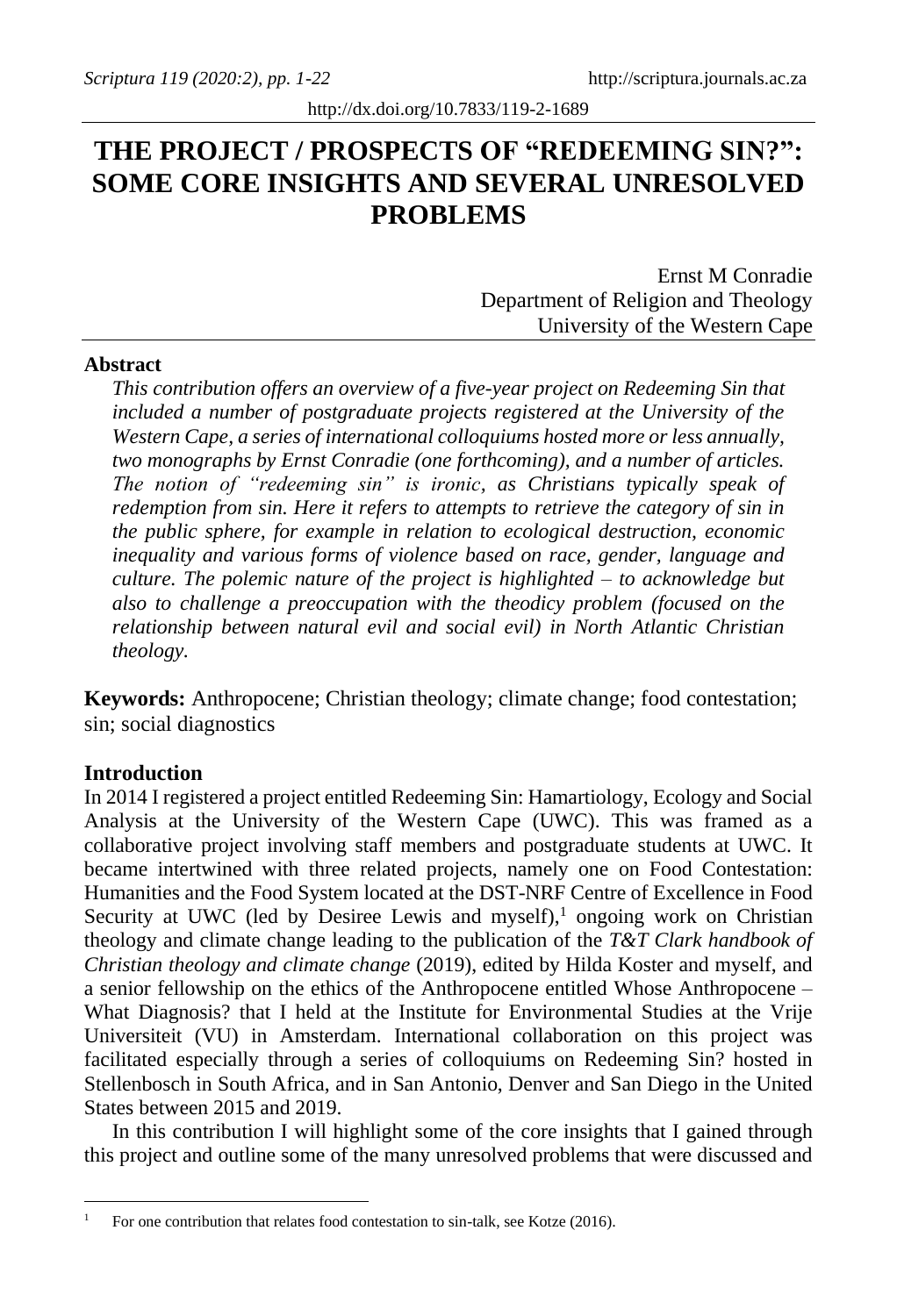to some extent clarified. Although the insights gained are necessarily personal and reflected in the rather many publications mentioned below, such insights would not have been possible without many conversations with colleagues and students at UWC and the VU in Amsterdam, comments and questions from the audiences at numerous conference presentations and especially the in-depth critical explorations through the series of colloquiums mentioned above. I often had the sense that the discussions were probing the line of the watershed distinctions in Christian sin-talk. This is an attempt to capture some of these. I will give credit mainly to publications from such conversation partners as far as this is relevant, including work in progress.

### **Sin-talk in the public sphere? The role of social diagnostics**

Christian sin-talk has been widely ridiculed in the public sphere. Nowadays it is no longer restricted to sexual indiscretions but also to sin-tax (smoking and drinking), sinfully delicious food, sugar tax, carbon sins or "sin bins" (e.g. in rugby). Can sin-talk be retrieved in the public sphere, for example to address environmental concerns, but also economic injustices related to poverty, unemployment, inequality and the many manifestations of violence – domestic violence, gangsterism, race discrimination,<sup>2</sup> rape,<sup>3</sup> femicide, crime, corruption, $4$  hate speech, human trafficking, the mass migration of people, tariffs on trade, terrorism, civil war, etc? Clearly, the conciliar agenda of justice, peace and the integrity of creation requires the retrieval of sin-talk in the public sphere. But how should this be approached? A purely prophetic approach, as it were shouting from a safe religious distance, can only have a limited impact.<sup>5</sup> If so, the only way forward is a multi-disciplinary approach where Christian theologians contribute to matters of public significance alongside other spheres of society (politics, industry, business, media, law and civil society) and alongside a range of other academic disciplines.<sup>6</sup>

This poses additional problems: While the role of faith-based organisations in civil society may still be acknowledged, especially in the African context, the legitimacy of Christian theology amongst other academic disciplines is highly contested. The question is: What can Christian theology contribute to public debates that other disciplines cannot? One may argue that the presence of theologians is in itself significant in order to ensure that some issues are addressed. There is sometimes a need to support what others have to say. Also, theologians may seek to speak alongside other activists on behalf of the voiceless (with the dangers that such representation entails). But at some point the distinct contribution of Christian theology needs to be clarified.

The assumption behind the project on Redeeming Sin? is that sin-talk may be regarded, at least from the outside, as a form of social diagnostics.<sup>7</sup> Alongside medical

<sup>&</sup>lt;sup>2</sup> For one contribution within the context of the project on Redeeming Sin?, see Vorster (2016).<br><sup>3</sup> Eq. faminist perspectives on sin talk see Beard (2010), *Kostar* (2015a; 2015b), McDoweall (20

<sup>3</sup> For feminist perspectives on sin-talk, see Baard (2019), Koster (2015a; 2015b), McDougall (2006; 2011; 2014).

 $\frac{4}{5}$  See Baron (2018).

<sup>5</sup> On the danger of issuing public statements without public engagement, see Conradie (2010a).

<sup>6</sup> In Chapter 2 of *Redeeming Sin?* (2017c:29-60) I explore the question what such a multi-disciplinary conversation would require. See also Conradie (2015c) where I offer 12 theses on the place of Christian theology in multi-disciplinary conversations.

<sup>7</sup> See especially Conradie (2017c; 2020a; also 2018d; 2018g).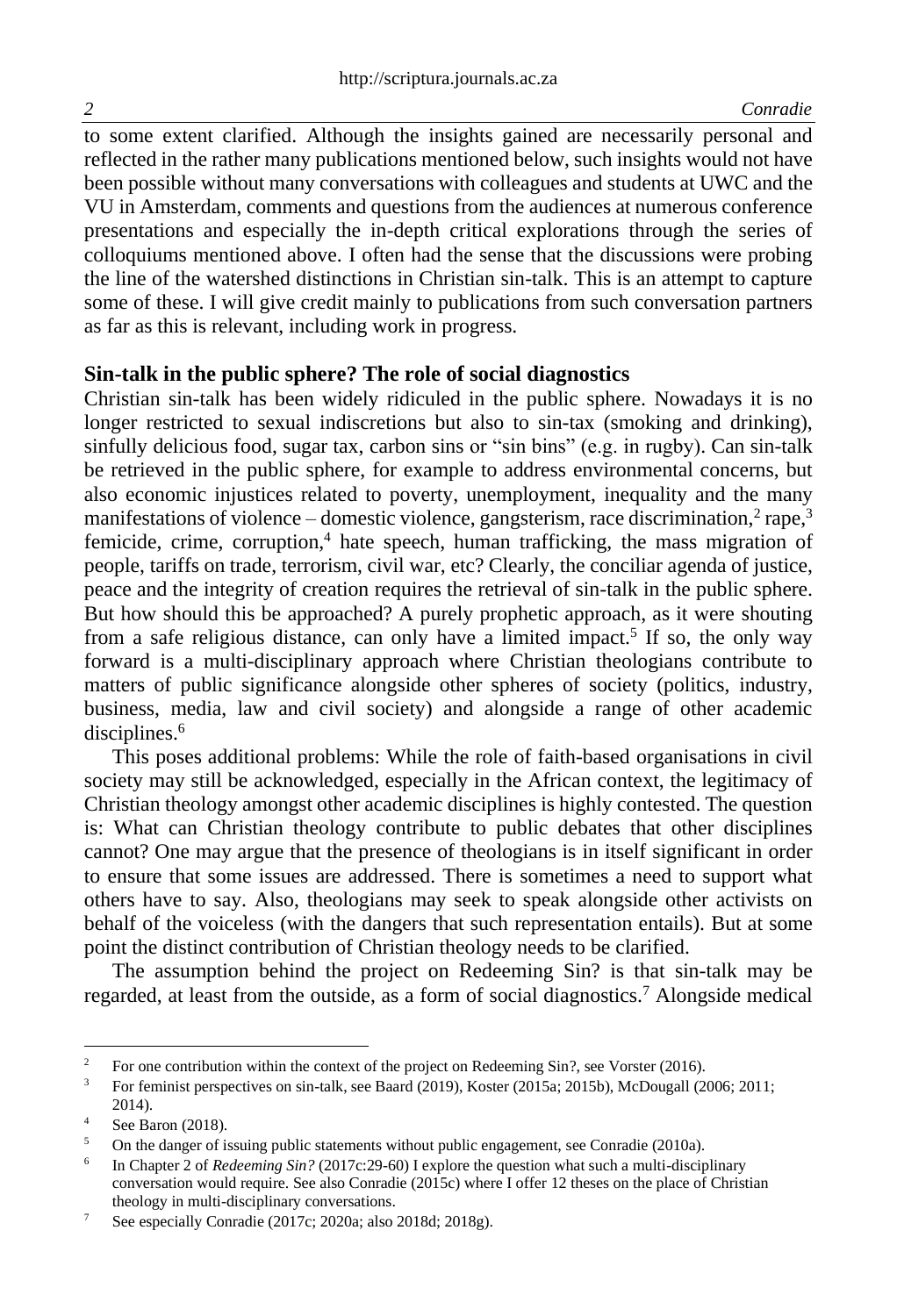and psychological practitioners, political and economic analysts, and a range of other commentators, theologians may help to assess what has gone wrong with the world. With philosophers they may contribute to conceptual clarification in this regard and help to analyse and critique the underlying assumptions of their conversation partners. They would typically focus either on local pastoral experience or at the ultimate level on the deepest roots of the underlying problem.

My sense is that this proposal indeed helps to take the debate forward. The proof of the pudding still lies in its eating, but there is an intuitive recognition of the need for indepth diagnostics in the public sphere. Admittedly, an adequate diagnosis is only helpful if coupled with a prognosis and an appropriate remedy/therapy/policy. There may well be scepticism over any prescribed religious remedy (redemption from sin), but there should at least be some openness to a possible role of Christian sin-talk as a form of diagnostics.

From inside the Christian tradition sin-talk could be regarded as at least *also* a form of social diagnostics, although all problems are not only of a social nature. Whatever else sin may be (e.g. a broken relationship with God), it does have an impact in society. However, a re-description of social problems as "sin" should not be taken for granted. For example, what would it mean to describe climate change as a sin?<sup>8</sup> A deeper reservation may be that knowledge of sin is ultimately only possible through knowledge of salvation and indeed of the Saviour (see below). An acknowledgement of guilt before God emerges when one is confronted with the magnanimity of God's forgiveness. However, there may be many steps before such a recognition emerges and comes to fruition. It is theologically inappropriate to work only deductively from a position (e.g. the Nicene Creed or another confession) if that position was the result of a lengthy inductive process. Such prior steps need to be traced and retraced and can be debated in the public sphere. Another problem with social diagnostics is more serious. The search for an adequate diagnosis may not only be futile or become highly abstract and generalised. The possibility also exists that the diagnostic gaze itself is the problem since it may well presume a self-righteous appointment to assess what is wrong with the world, as it were from the outside.<sup>9</sup> The famous comment by GK Chesterton comes to mind here. When asked by a newspaper to respond to the question as to what is wrong with the world, his alleged short answer was: "Dear Sir, I am. Yours, G. K. Chesterton." But is his answer not somehow arrogant? Can one person be the cause of all the trouble?

### **Three conceptual toolsets**

In recent contributions I offer three particular suggestions for how sin-talk can be retrieved in the public sphere, which can be briefly summarised as follows:

First, theologians can draw on an extended history of pastoral and prophetic experience that provides them with a conceptual toolbox loaded with the vocabulary for sin that may be required to name and analyse the underlying problem. At first, I identified five such concepts, namely sin as pride (anthropocentrism), greed (consumerism), <sup>10</sup> sloth (failure, a lack of development), the violation of dignity (domination in the name of

<sup>8</sup> See the reflections by Van den Brink (2018).

<sup>&</sup>lt;sup>9</sup> The warning of Slavoj Žižek (2011:358) is pertinent here: "Think about a religious fundamentalist who sees signs of sin and corruption everywhere in modern society – is the true evil not his suspicious gaze itself?"

<sup>10</sup> See Conradie (2009, 2010c).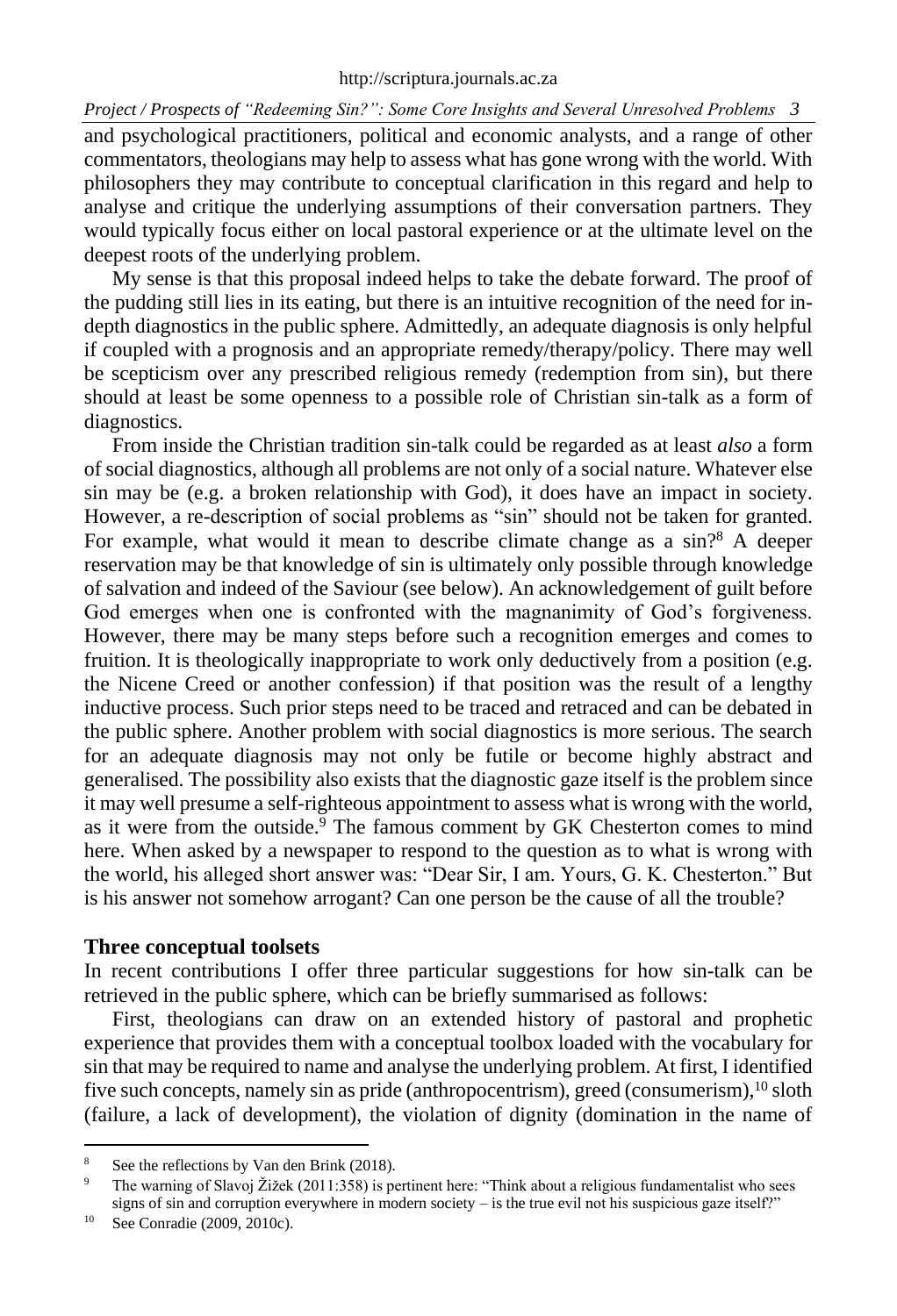differences) and the privation of the good (alienation). As the terminology in parentheses indicates, each of these Christian concepts have become secularised and open for public debate. Each is also relevant to address environmental concerns. If so, sin-talk may be helpful to explore the origins and the relationship between these concepts.<sup>11</sup> In later contributions in conversation with Newton Cloete (a PhD candidate at UWC) I added the roles of sin as folly, pollution and corruption (which is related to the privation of the  $good$ ). $^{12}$ 

Second, the history of Christian theology yields a sensitivity for different ways in which the story of the emergence of evil and the subsequent conflict between good and evil can be told. There are not that many options available. In Christian debates these are distinguished as the Augustinian (good is original, corruption is total), the Pelagian (good is original, corruption is not total), the Manichaean (good and evil are co-original and in constant conflict) and the Irenaean (initially good and evil were undifferentiated) versions of the story. There may be many variations on these themes, but I maintain that these are the main options. It is remarkable that secular debates, at least in the West, follow these options as well. In *Redeeming Sin?* I outline these options in terms of the Manichaean-Darwinian-capitalist, the Augustinian-Marxist, the Pelagian-liberal and the Irenaean-Whiteheadian-Teilhardian trajectories.<sup>13</sup> My sense is that some form of Manichaeism is the default option in contemporary debates<sup>14</sup> albeit that there are two diverging trajectories, namely those who maintain either a tragic disposition (finitude, mortality, extinction will have the last word) or Promethean aspirations (the forces of good will ultimately trump the forces of evil). This is also applicable to discourse on the Anthropocene.

Third, in an unpublished manuscript on the Anthropocene I employ a different toolset derived from the theological critique of apartheid in South Africa in the 1970s and 1980s. There were different levels of criticism that did not exclude but complemented each other. Accordingly, apartheid could be regarded in terms of injustice (a violation of dignity), oppression (structural violence), ideology, quasi-soteriology,<sup>15</sup> idolatry and also a form of heresy. Again, it is striking to see how secular discourse on sin adopts and adapts such categories to come to terms with what has gone wrong with the world – to the extent that humans have become a geological force of nature in the Anthropocene. One may observe that there is more common ground with other disciplines towards the one end of the spectrum (injustice), but theology can make a more distinctive contribution towards the other end of the spectrum (heresy).<sup>16</sup>

# **Obstacles to a retrieval of sin in the public sphere**

In the introductory session of the first colloquium on Redeeming Sin? held at the

<sup>&</sup>lt;sup>11</sup> For a discussion, see Cloete (2014; 2020), Conradie (2016d; 2017c; 2017b).

<sup>&</sup>lt;sup>12</sup> See Conradie (2020a, forthcoming).<br><sup>13</sup> See Conradie (2017a) 61, 106)

See Conradie (2017c:61-106).

<sup>&</sup>lt;sup>14</sup> See also Neiman (2002:124-125). She compares Manichaeism with Calvinism: "Wouldn't reason prefer two warring substances to the Calvinist God? A Being who makes the torments of hell eternal, restricts the number of those who escape them to a tiny minority, and determines who gets what without regard to merit makes Manichaeism look positively sunny." She adds that Manichaeism is less an explanation of experience than a reflection of it.

<sup>&</sup>lt;sup>15</sup> See Coetzee and Conradie (2010).

<sup>16</sup> See Conradie (2020a, forthcoming).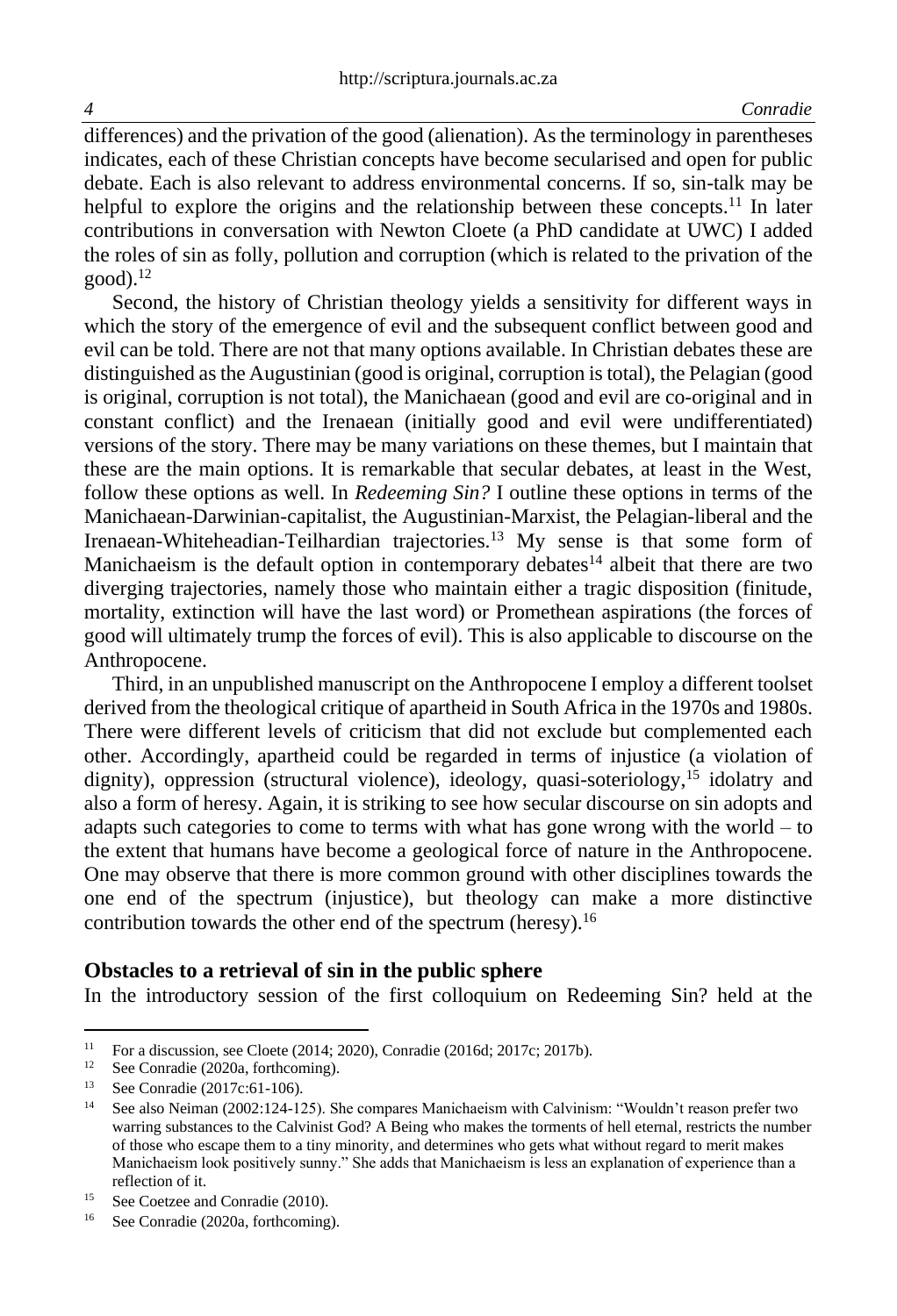Stellenbosch Institute for Advanced Studies in 2015 I identified five obstacles that have to be addressed in order to retrieve the category of sin in the public sphere. At that stage these were merely mentioned intuitively. I discuss these five obstacles in more detail in *Redeeming Sin?*(2017) and have been grappling with them ever since. I will use these to structure the rest of this contribution, except the first one, namely the cultural ridicule around sin-talk in the public sphere. This certainly remains a reality but will not go away easily, even if all other problems can be resolved.

# **What kind of category is sin?**

In Christian reflection on the nature of sin the same conclusion is reached again and again, namely that sin cannot be defined but can only be opposed.<sup>17</sup> Any attempt to define sin may well underestimate the way in which sin morphs into different manifestations. If it can be captured in a single formula, it may also be possible to isolate, contain and surgically remove sin like a cancerous growth. Instead, sin is seen as elusive and hideous, ever re-emerging in new forms.

Nevertheless, in my view it is helpful to understand the category of sin. What kind of thing is sin? Of course, it is not a thing but a category. In several contributions I list the following options which are clearly in tension with each other:<sup>18</sup>

- Sin describes individual acts of human wrongdoing: what individuals do to others, to themselves and to the surrounding nature by not doing what is right, not abiding by rules (anomie).
- Sin is not just a matter of doing, but also of thinking and saying. It is about dispositions, attitudes and attachments – which provide the breeding ground for wrongdoing. Sin affects the mind, the imagination, the sense of longing, desires, feelings, the will, the conscience and therefore also the senses, every part of the human body.<sup>19</sup>
- Sin also refers to what is left undone, a failure to accept responsibility, duties not fulfilled.
- Sin describes the character of a person rather than specific deeds that a person may do. Being a sinner is a more pervasive problem than committing acts of sin; it is much harder to stop committing habitual sins.
- Sin describes the quality of a (broken) relationship of trust and loyalty, not the dispositions or deeds of any one individual. Selfishness is a manifestation of a broken relationship. If so, one cannot sin on one's own. Sins in the plural are manifestations of broken relationships.

<sup>&</sup>lt;sup>17</sup> The same applies to attempts to understand the origins of evil. Dietrich Bonhoeffer (1997:120) understood this particularly well: "The question why there is evil is not a theological question, for it presupposes that it is possible to go back behind the existence that is laid upon us as sinners. If we could answer the question why, then *we* would not be sinners. We would blame something else. So the 'question why' can never be answered except by the statement 'that' which burdens humankind so completely. The theological question is not a question about the origin of evil but one about the actual overcoming of evil on the cross; it seeks the real forgiveness of guilt and the reconciliation of the fallen world."

<sup>18</sup> See especially Conradie (2017c:120-130; 2018d; 2019b).

<sup>19</sup> See the remarkable discussion by Herman Bavinck in his recently published *Gereformeerde ethiek* (2019:89- 93).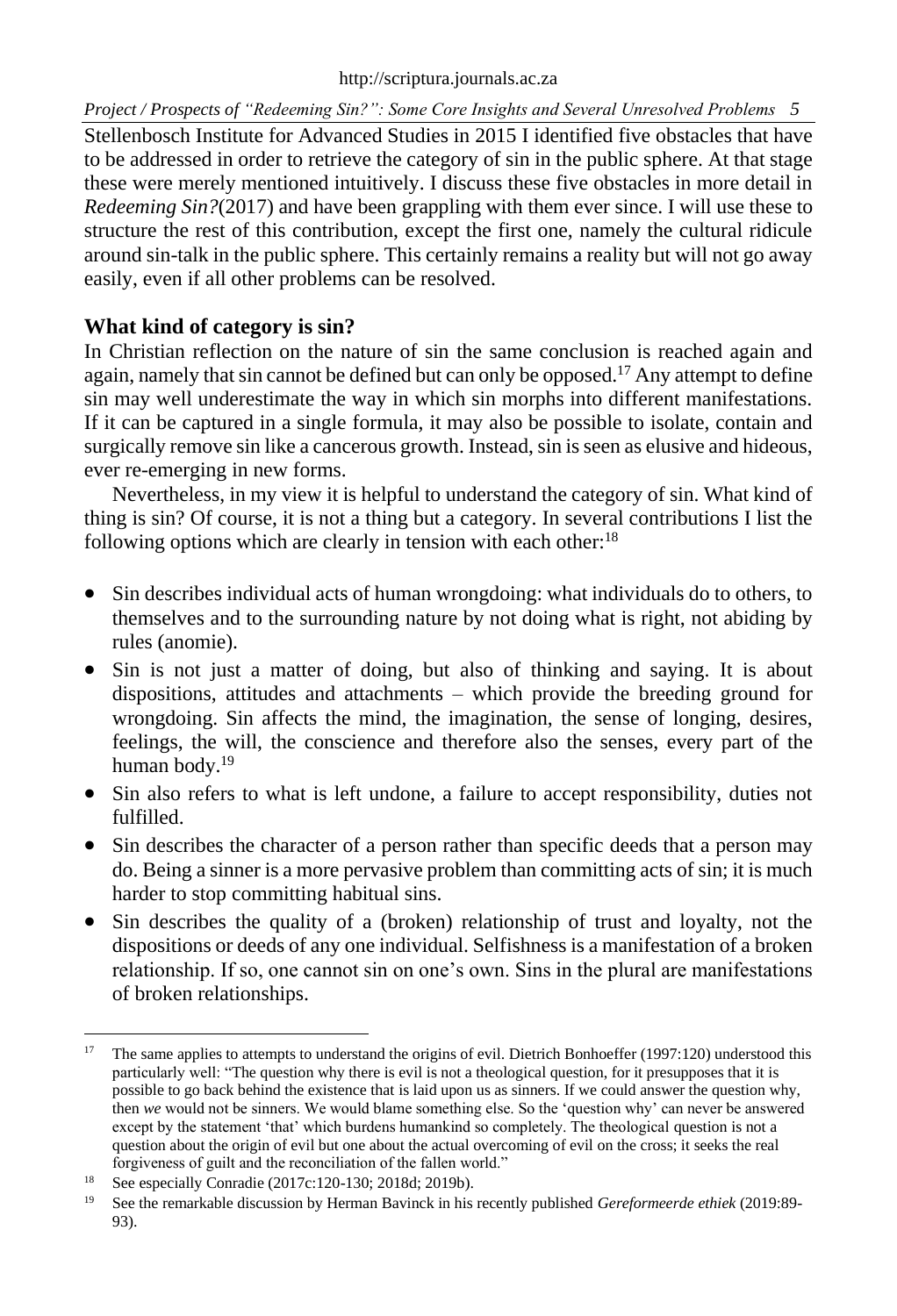- Such broken relationships are embedded in wider networks of families, clans, institutions and affiliations. Sin becomes manifest in what one party does to another but is indeed best described as a relationship going awry.
- Sin is best understood as structural violence; it describes systems of oppression such as patriarchy, slavery, colonialism, apartheid, castes, capitalism, ecological destruction – situations in which individuals and organisations alike are caught up.
- This may be true, but then the focus should be on the power of ideological distortions: sin is about classism, sexism, racism, elitism, homophobia, xenophobia, etc.
- Sin cannot be reduced to something moral but is primarily something religious. It is indeed about broken relationships but then a broken relationship with God, broken at least from our side.
- Sin is best understood as idolatry.<sup>20</sup> If it is religious in nature, it is not merely about an individual's relationship with God but about unbelief, rebellion, idolatry, apostasy, putting one's trust in principalities and powers that cannot save us.
- Sin is about heresy, about radically distorting the Christian gospel to serve one's own interests.

What kind of thing is sin, then? The answer may well be that sin is not something that one can identify and describe but rather the privation of the good. This Augustinian position assumes the ontological priority of the good so that evil is a distortion of such good. Accordingly, in a sense sin does not exist, at least not on its own. This may well be contested on evolutionary grounds but rests on an affirmation of the goodness of creation and therefore the benevolence of the Creator.

Another way of reflecting on these notions of sin is in terms of the classic distinction between sin as guilt and as power.<sup>21</sup> Some would focus on sin as guilt and then attend to things that individuals do. Others would focus on sin as power and then attend to how individuals are influenced by forces beyond their locus of control. We are caught up amidst evil forces that are more powerful than we can cope with and from which we cannot escape. A one-sided emphasis on either is dangerous. To focus on individual actions is to trivialise sin, to look for particular instantiations of sin as if there are other actions, attitudes, dispositions and thoughts that are not contaminated by sin. To focus on sin as power only is to portray individuals and groups as victims of forces beyond their control for which they therefore ultimately do not need to accept responsibility. This would undermine agency, also the agency of victims.

I think it is possible to combine an understanding of sin as power and as guilt in order to avoid such excesses. Perhaps one may start with sin as power (structural and cultural/ideological violence). Accordingly, sin may be understood as pervasive perversity.<sup>22</sup> Sin is the mess that we find ourselves in.

One would then first need to add that this is a mess to which we (humans) and our predecessors have all contributed in one way or another, creating or worsening the mess.

<sup>&</sup>lt;sup>20</sup> See the innovative discussion by Stephen Fowl (2019) on the slow process through which idolatry emerges.

<sup>&</sup>lt;sup>21</sup> The next few paragraphs draw almost verbatim on my contribution on The Emergence of Sin. See Conradie (2019b:384-394).

<sup>&</sup>lt;sup>22</sup> See the excellent discussion by Larry Rasmussen (2013:100).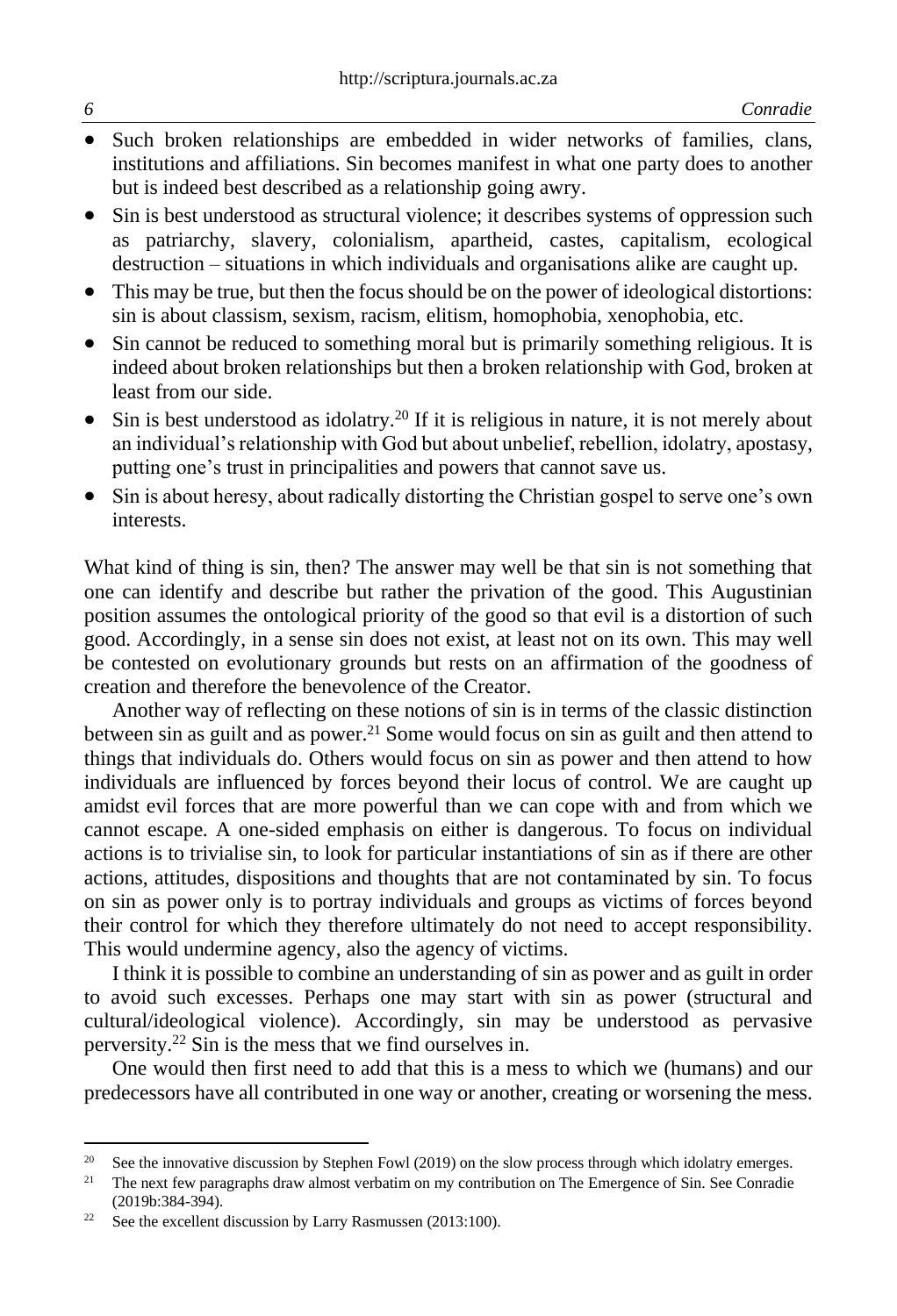However, there is no need to argue that we have contributed equally. Consider the role of moral agents in positions of political and economic power but also moral patients (infants, the sick, the senile) on whose behalf others act. The victims of history are never completely innocent either and may well become the perpetrators of tomorrow. If we are all equally guilty, then we can no longer introduce gradations to establish who is truly guilty or not.

Second, this is a mess that causes suffering for all of us, including other animals and plants, albeit – again – not equally so. The suffering of victims may be obvious, but tyrants and torturers also suffer the consequences of oppression. However, it would be obscene to equate the suffering of the rapist and the rape victim. This is obviously relevant in the context of climate change where those who contribute next to nothing to carbon emissions will suffer, indeed are suffering, disproportionally under its impact.

Third, Augustinians (more than Pelagians) would add that this is a mess from which we cannot escape, at least not by ourselves. Our best efforts at moral renewal, reconstruction, transformation and social development remain flawed and often even exacerbate the problem.<sup>23</sup> In short, sin describes the mess that we find ourselves in, to which we all contributed (but not equally so), under which we all suffer (again not equally so) and from which we cannot escape.

# **Unresolved theological problems**

In *Redeeming Sin?* I also discuss a series of six unresolved and probably unresolvable theological problems around  $\sin^{24}$  Again these are simply listed here:

- Where does evil ultimately come from? The default (Augustinian) answer may be to define evil as the long-term impact of sin but that merely begs the question where sin then comes from (see below). This question cannot be resolved but must be addressed, if only to warn against inadequate responses to the question. Clearly, both monism (the view that God is the origin of everything including evil) and dualism (allowing for a power co-original with God) need to be avoided. As Robert Williams observes, "The classic doctrine is impaled on the first horn of the dilemma (original righteousness excludes sin), while modern theological reconstructions are confronted with the other (to acknowledge a flaw seems to equate finitude with sin)."25
- If evil comes from sin (as suggested by an Augustinian critique of both monist and dualist approaches), where does sin come from? The question about the origin of evil should in my view not to be confused with the notion of original sin, that is primarily a comment on the pervasive consequences of sin that cannot be escaped and confront us collectively and individually.<sup>26</sup> Again, this question has to be addressed, if only to

<sup>23</sup> See the remarkable comment by Susan Neiman (2002:322): "The urge to unite *is* and *ought* stands behind every creative endeavor. Those who seek to unite them by force usually do more harm that they set out to prevent. Those who never seek to unite them do nothing at all."

<sup>&</sup>lt;sup>24</sup> Conradie (2017c:148-161).

<sup>25</sup> Williams (1985:209).

 $26$  The literature available on original sin in the light of evolutionary history has become quite extensive and, in my view, confusing, because the origins of sin and the pervasive impact of sin are conflated. On original sin in the context of the project on Redeeming Sin?, see Conradie (2016c), Houck (2020), Van den Brink (2015; 2017:207-260; 2018), Vorster (2015). Van den Brink identifies seven assumptions that constitute the "network" of original sin and captures these in the formula that original sin is "humans' universal, radical,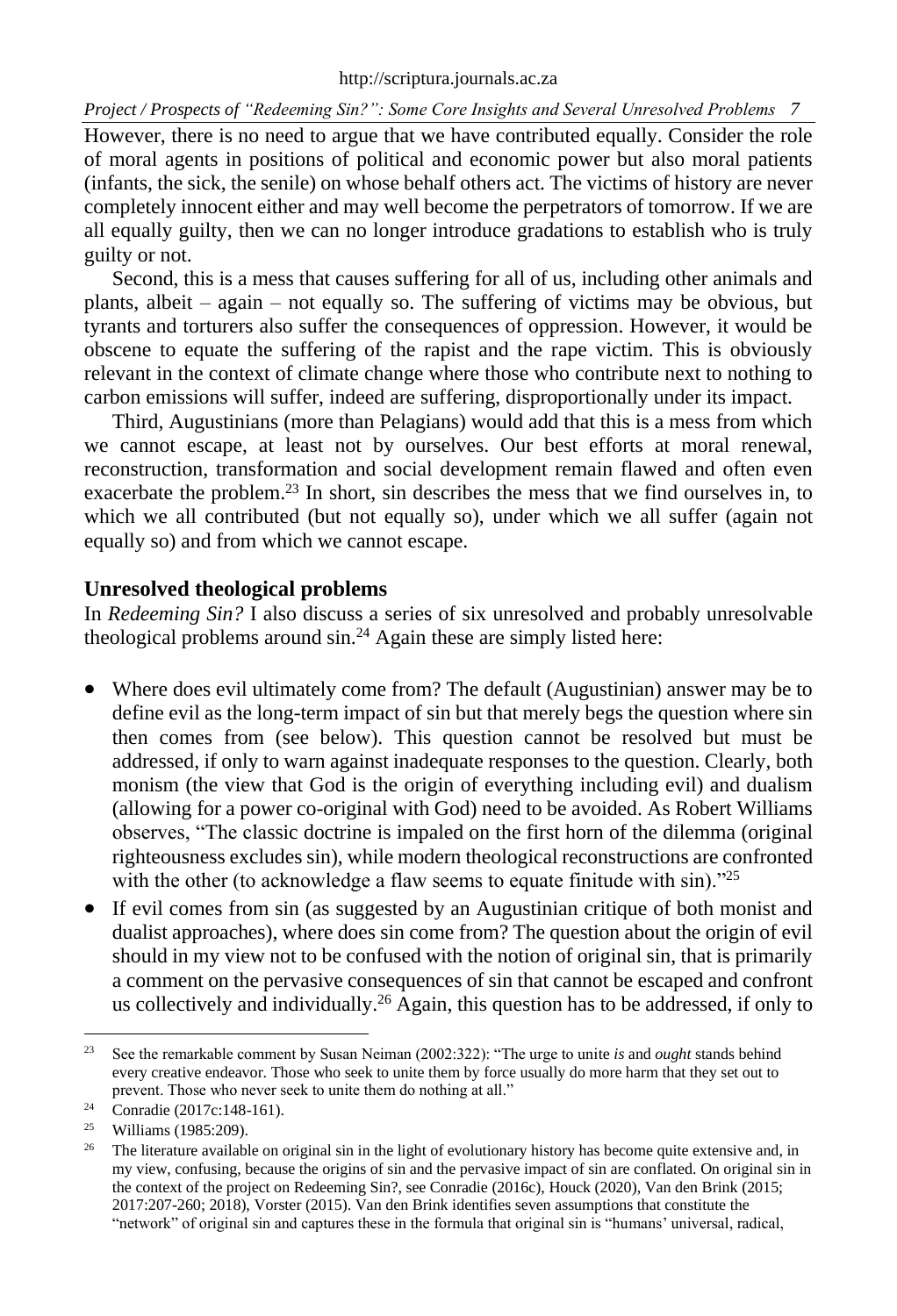respond to the many inadequate answers provided. Of particular concern is the suggestion by some theologians that  $\sin$  is the more or less inevitable – if not strictly necessary – by-product of human freedom. Others, following the Gnostics, equate sin with anxiety over finitude. In both cases God ultimately has to accept responsibility for sin, for offering finite humans an ability to respond, knowing that they would face such anxiety.

- What, then, is the causal relation between sin and evil (the demonic)?<sup>27</sup> Is the problem of sin a subset of the problem of evil or vice versa? Does sin lead to evil or is evil the root cause of sin? Note that the question is not whether evil has causal efficacy. That is more or less obvious. What is less obvious is the interplay between sin, sickness and death. Clearly, from a theological point of view, sin is not always the cause of sickness, while, from an evolutionary point of view, death in God's good creation is not the result of sin. Nevertheless, sin does exacerbate natural suffering. Ongoing climate change is one thing, anthropogenic climate change is quite another.
- How serious is sin really? Does sin lead to a corruption but not the destruction of being human? What impact does it have on human nature? And on being the image of God? And on human freedom?
- What is the nature of sin? There is some consensus in theological literature that sin cannot be defined, it constantly appears in new forms and disguises. It is both fatal and fertile, leading to a progression of corruption, like a cancer killing by reproducing. To define sin may be to explain and to control it. This would underestimate the deviousness of sin and evil. However, this refusal to define sin does not resolve the problem since rival definitions are often offered in literature. Again, one needs to guard against inadequate responses. This debate remains far from resolved, as is indicated by framing the underlying question this way: How and where does sin enter into the tension between body and spirit, between flesh (the libido) and word (the tongue)?<sup>28</sup> What about salvation? Does salvation enter from the side of the "flesh" (through genes, medicine, detoxification, vitamin supplements, *muti*, economic upliftment, technology, biotechnology, money, bread and wine), or via the "soul" (through language, culture and ideas)? The problem is that when theology falls prey to any form of dualism it tends to pay only lip-service to the biological rootedness of the human condition. This is not only theologically self-destructive but cannot

total, effective, acquired, hereditary and inculpating inclination towards sin" (2018:119). The hereditary (through sexual reproduction) and inculpating connotations are typically highly contested.

<sup>&</sup>lt;sup>27</sup> See Sakuba (2005), Conradie and Sakuba (2006).<br><sup>28</sup> June symptized to see how assumed Harmon Bayin

<sup>28</sup> I was surprised to see how assured Herman Bavinck is in responding to this question, namely in locating the origin of sin in the human consciousness. His answer is worth quoting at length: "We zien dus, dat de zonde zich ingang verschaft door het bewustzijn, werkt op die verbeeldingskracht, doet verlangen, zich uitstrekken naar de ideaal dat voorgespiegeld is en het eindelijk, door de zintuigen onder de invloed dier verbeelding waargenomen, doet grijpen. Voordat de daad dus volbracht is, heeft er in één enkel ogenblik een heel proces in de mens plaats gehad. De ganse mens is erdoor aangetast, in geest, ziel, lichaam, in verstand, gevoel en wil. … Zo ontstaat nog elke zonde. Ons bewustzijn, door twijfel aangetast, concipieert een idee, onze verbeeldingskracht maakt er een ideal van, onze zintuigen geven dat ideaal in de zinlijke wereld gestalte, onze wil tracht het te grijpen. De éne zondige daad is dus een daad van die ganse mens, waar al zijn krachten, vermogens in meerder of minder mate aan deel hebben (2018:82). Bavinck adds that the reason why it is no longer possible to restore goodness after the first sin, is because the consciousness and therefore the will were infected, resulting in the state of sin.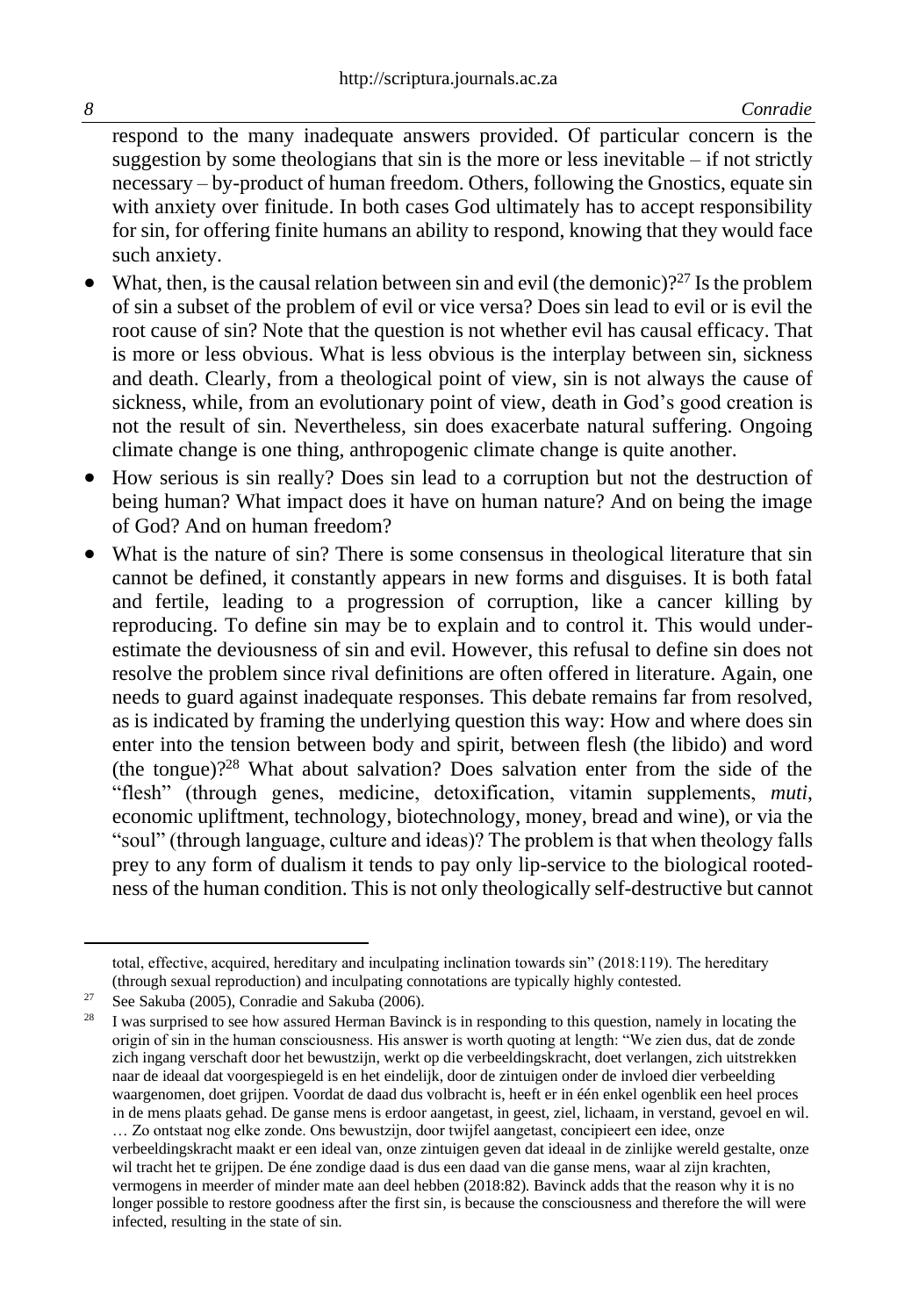#### [http://scriptura.journals.ac.za](http://scriptura.journals.ac.za/)

*Project / Prospects of "Redeeming Sin?": Some Core Insights and Several Unresolved Problems 9*

do scientific justice to the co-evolution of the human brain and symbolic language.<sup>29</sup>

• How is knowledge of sin possible? We may be able to realise that something is wrong in the world through general human experience. However, sin is more than knowledge of life's abnormalities and distortions. To locate the deepest roots of what went wrong in humanity's turning away from the triune God requires knowledge of the triune God. If so, the deepest question is not so much where evil comes from but where good comes from. How, then, is an understanding of the nature of sin correlated with an understanding of the nature of salvation? Is it true that sin can be recognised only from its inverse, i.e. from what it distorts, e.g. trust in God's love, the hope of shalom? How should the dialectic between law and gospel, or between sin and grace, be understood?

One rather surprising further comment suffices here, namely that none of these unresolved theological problems actually inhibit the retrieval of sin-talk in the public sphere. Distorted responses to these problems may do that, but recognising and admitting such problems is in fact a condition for retrieval in the public sphere. Perhaps some honesty in grappling with such issues – which are indeed of wider significance – is appropriate for Christian witness.

# **The universality of sin**

In contemporary debates the universality of sin and therefore of guilt have become highly contested. One may observe that, despite resistance against inherited guilt, the notion of original sin (following Reinhold Niebuhr) retains some empirical credibility given its emphasis on the structural universality of sin as pervasive power. This prompted ongoing debates on how to reconcile the universality of sin with individual responsibility for sin  $-$  if universal sinfulness precedes individual sinful acts.<sup>30</sup>

The universality of sin remains attractive for several reasons. The Lutheran emphasis that all human beings have sinned before God, that we are all "beggars", that sin cannot be graded, is widely appreciated for its recognition of human equality. In most contexts guilt is mutually implicated, so that confession of sin may help to prevent or end a cycle of mutual accusations – where evil is always blamed on someone else or on some system of oppression (apartheid, colonialism) and where no one seems willing to accept responsibility for the destructive legacy of sin. Indeed, open confession is good for the soul and for the sake of community (Bonhoeffer again). The radical universality of sin also implies that evil cannot be attributed to only one group so that stigmatising and scapegoating others must be avoided. Evil is not merely something out there that has to be overcome or defeated or escaped from – since evil cannot be located somewhere outside ourselves. Moreover, moral exhortation and evangelical appeals for conversion remain insufficient to overcome an addiction to sin that is widespread, pervasive and delusional. The universality of sin is indeed a core assumption in much of evangelical theology, even though such a notion of sin often remains rather vague and even though structural dimensions of evil are often not recognised. At best it is a protocol against proposals that offer easy answers or quick fixes to eradicate evil.

<sup>29</sup> See Conradie (2017c:155-160).

<sup>&</sup>lt;sup>30</sup> This section summarises the argument in Conradie (2017c:143-148, see also 2017d).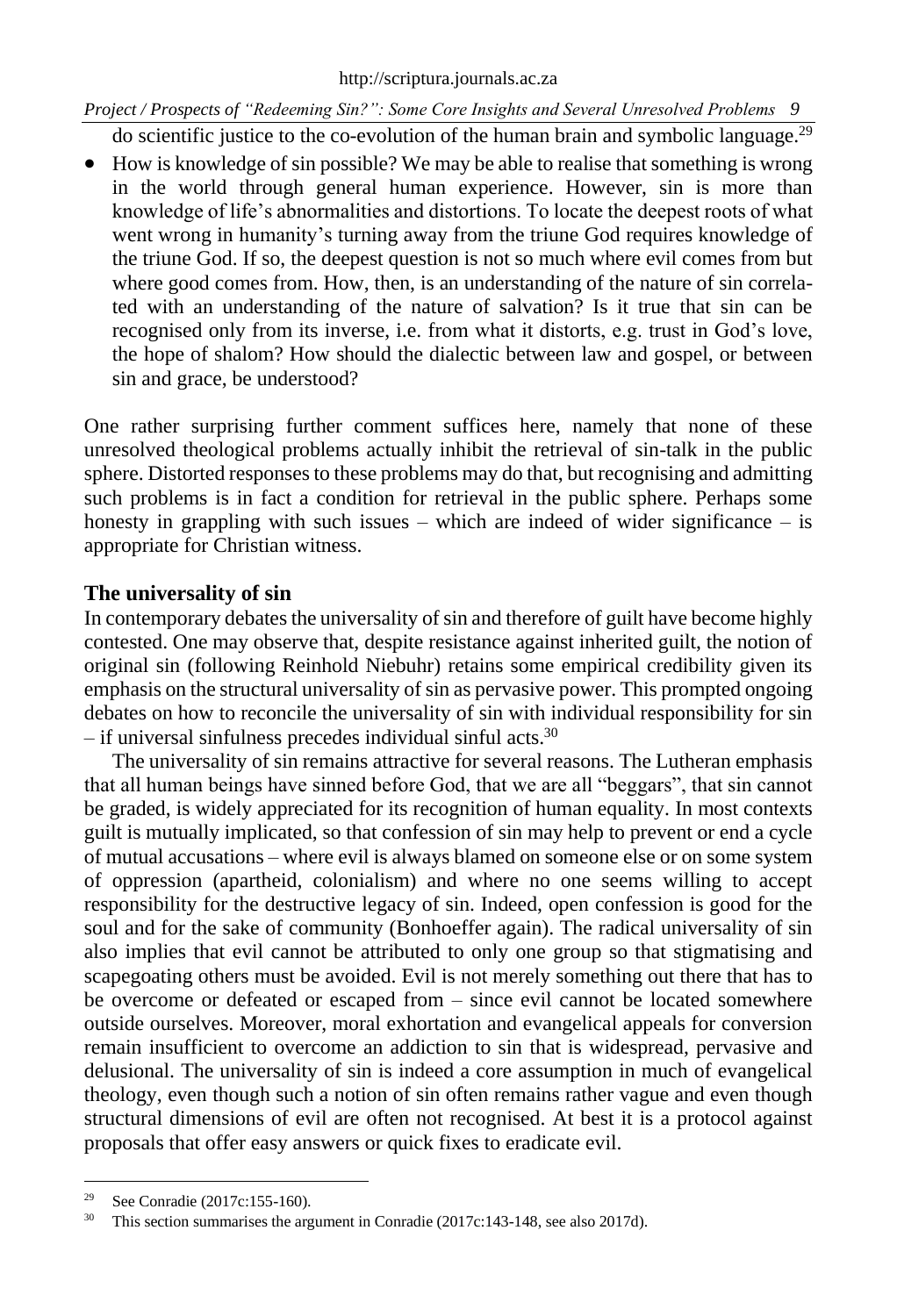By contrast, a sharp distinction between perpetrators and their victims has gained prevalence in several contemporary theological discourses. If sin has social consequences, the category of "being sinned against" is required in order to confront violence against women, slavery, torture, oppression, dictatorship and (environmental) destruction. There is nothing equal about the consequences of sin. If so, the language of sin can be used to disguise the suffering of victims and to obfuscate human evil. There seems to be a self-centredness in traditional discourse on sin in that the focus remains on the sinner rather than on the wounds of the victim, on the consequences of sin. Whereas confession may be the cry of the sinner, lament is the cry of the victim.

This debate clearly remains unresolved. On the basis of the suggestion above that sin may be understood as the "mess' in which we find ourselves, I suggest (following conversations with Miranda Pillay and other colleagues and students) the notion of the proportionality of guilt.<sup>31</sup> Climate change, global economic inequalities and widespread violence suggest that we are in this mess together, even though not everyone contributed to it equally or suffer under it equally.<sup>32</sup> Anton Rupert, at times the richest person in South Africa, rightly stated that if one's neighbours do not eat, one will not be able to sleep. He was a resident of Stellenbosch, one of the most unequal towns in the world, where this has implications for sanitation: If one's neighbours do not have access to adequate sanitation, this poses a disease risk for the whole population.

## **The plausibility of the fall of humanity in evolutionary history**

In contemporary discussions on theology and evolutionary history there is widespread recognition that the biblical narrative of creation and the subsequent fall of humanity is not plausible. It is hard to read the early history of hominins as one where things went awry at a certain point (or period) in time. The argument has been reiterated so often that it is not worth repeating here. What is far less clear is what the theological implications of such a recognition may be. Should we drop the fall?<sup>33</sup> Is it possible to "do away with" a fall"?<sup>34</sup> Is sin-talk at all possible without a notion of fall? Should one therefore hold onto a symbolic interpretation of the fall (an event happening time and again) rather than a historical interpretation (the fall as an event in human history)?

In my view this debate is partly mistaken or at least imprecise. To put this provocatively: there is no contemporary theologian who does not assume some notion of the fall. If one agrees with Cornelius Plantinga that things are "not the way it's supposed to be", $35$  then one has to maintain that something went wrong somewhere sometime. If things could be better than they are, then this constitutes at least a minimal notion of a "fall".<sup>36</sup> This need not imply a dramatic event but is based on prophetic moral

<sup>&</sup>lt;sup>31</sup> See the analysis in Conradie (2013a) and the further debates on restitution in Conradie (2018a; 2018b; 2018g), also Nkosi (2016). On the basis of recognition that not everything can be given back in cases of injustice (the so-called "deficit"), I suggest a distinction between restitution (giving back what can be given back), compensation, reparation (creative strategies to address long-term injustices) and restoration (symbolic acts to restore broken relationships).

 $32$  See also the distinction between the equality of sin and the inequality of guilt introduced by Reinhold Niebuhr (1941:222).

<sup>33</sup> See Van den Brink (2011).

<sup>34</sup> See Sollereder (2018), Southgate (2008:28-35).

 $35$  See Plantinga (1995).

<sup>36</sup> For an interesting discussion, see Smith (2017).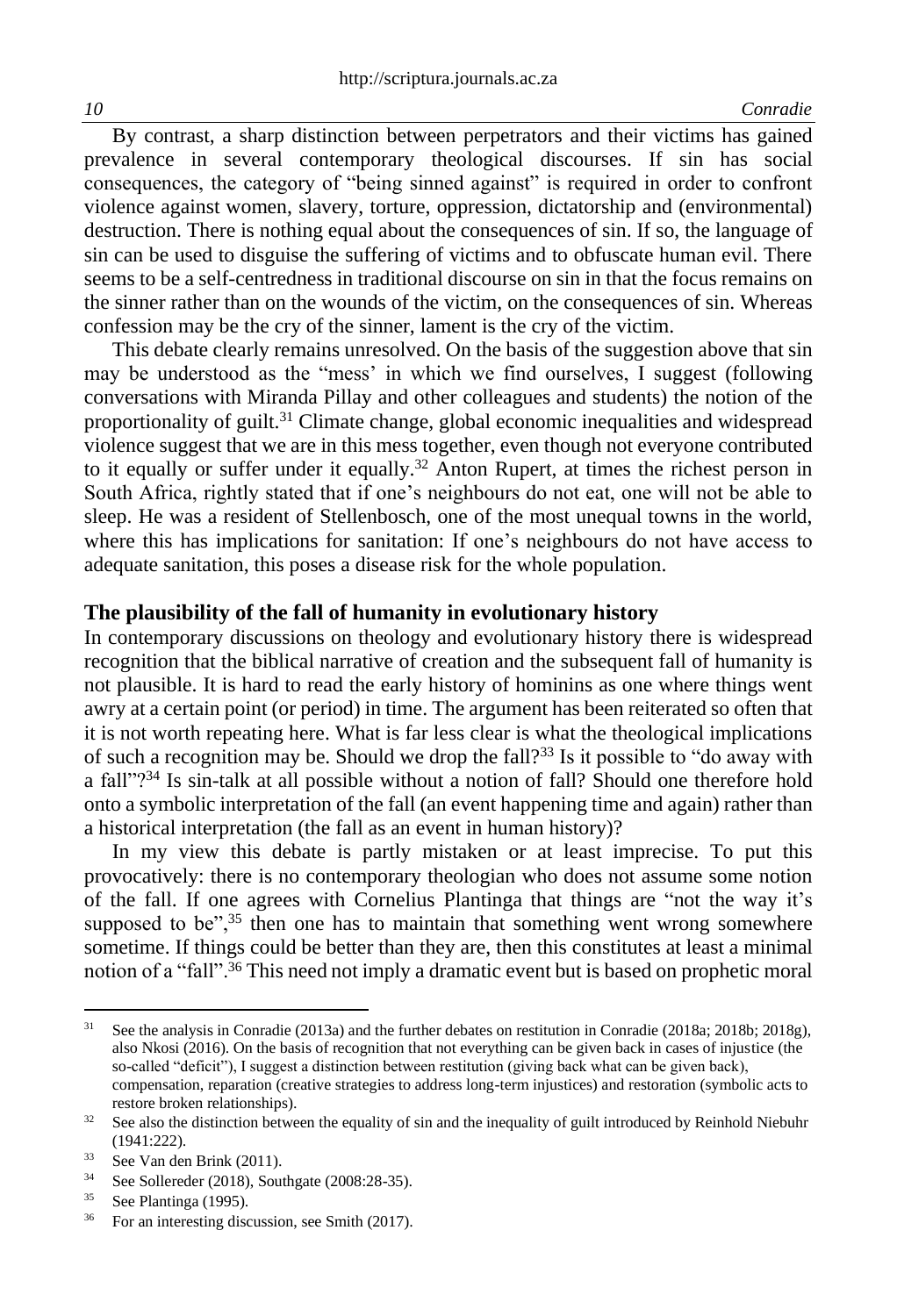*Project / Prospects of "Redeeming Sin?": Some Core Insights and Several Unresolved Problems 11* discernment, a critique of the present more than a reconstruction of the past. And when the world is not as it ought to be, we have every reason to ask why.<sup>37</sup>

Consider the alternatives. There are only two that I can think of. The one alternative would assume satisfaction with present circumstances – which would invite a vehement critique of positions of power given domination in the name of gender, race, class, caste, language, culture, sexual orientation and species – you name it. Consider also Nietzsche's will to power by which he accepts the world as it is without wanting it to be different – which includes the will to live with all of its evils.<sup>38</sup> At best, this is born from the fear that any desire for something better constitutes a betrayal of life itself.<sup>39</sup> At worst, this serves as a legitimation of power. In the words of Adorno: "Only when that which is can be changed is that which is not everything."<sup>40</sup>

The other alternative would assume that things may not be perfect, but this is the best that could be expected. This is a modification of Leibniz's best of all possible worlds argument, now framed in evolutionary history as an upward trajectory from brutish savages to civilised common humanity.<sup>41</sup> While this view is quite common, it does not exclude a critique of the present in the sense that moral progress could have been further advanced than it is. This leaves room for a critique of various forms of violence, injustice and environmental destruction. If so, I would argue that this still assumes the need to reconstruct what went wrong and why human societies have not reached their full potential yet. This is surely a minimalist view of the "fall", but it illustrates the point that almost no contemporary scholar does not assume that something went wrong somewhere sometime, perhaps everywhere all the time.

My sense is that the real problem does not lie with the plausibility of the fall but with how the affirmation of the goodness of God's beloved creation can be reconciled with the reality of social evil. Since this affirmation is particular to the Jewish, Christian and Muslim traditions, such a problem would not necessarily emerge in other visions of the world, for example in a classic Greek sense of tragedy, Manichaeism, social Darwinism or contemporary discourse on socio-biology or evolutionary psychology. The affirmation of the goodness of God's beloved creation is in fact a deeply counter-intuitive confession of faith given the presence of pain, suffering, injustice, oppression and destruction in the world.<sup>42</sup> The goodness of creation is often almost taken for granted but then only on the basis of a rather speculative reconstruction of how the world might have been before the impact of sin. This is also the way in which debates on the naturalistic fallacy are typically framed, namely that the gap between what is and what ought to be can be addressed through a reconstruction of the natural order so that the natural order and the moral order can be in harmony. But what if the natural order is itself deemed to be less than adequate?

I have argued elsewhere that such a reconstruction is not only speculative but completely misses the profound nature of the confession, namely that the world (or individual human beings) is declared to be good despite the obvious presence of evil. It

 $^{37}$  Neiman (2002:322).

See Neiman (2002:263).

<sup>&</sup>lt;sup>39</sup> See Neiman (2002:307).<br><sup>40</sup> Ouoted in Neiman (2002)

Quoted in Neiman (2002:308, her translation).

<sup>&</sup>lt;sup>41</sup> This is the argument of Steven Pinker (2011).

<sup>&</sup>lt;sup>42</sup> On the counter-intuitive nature of the confession of God as Creator, see Conradie (2013c; 2014; 2015b).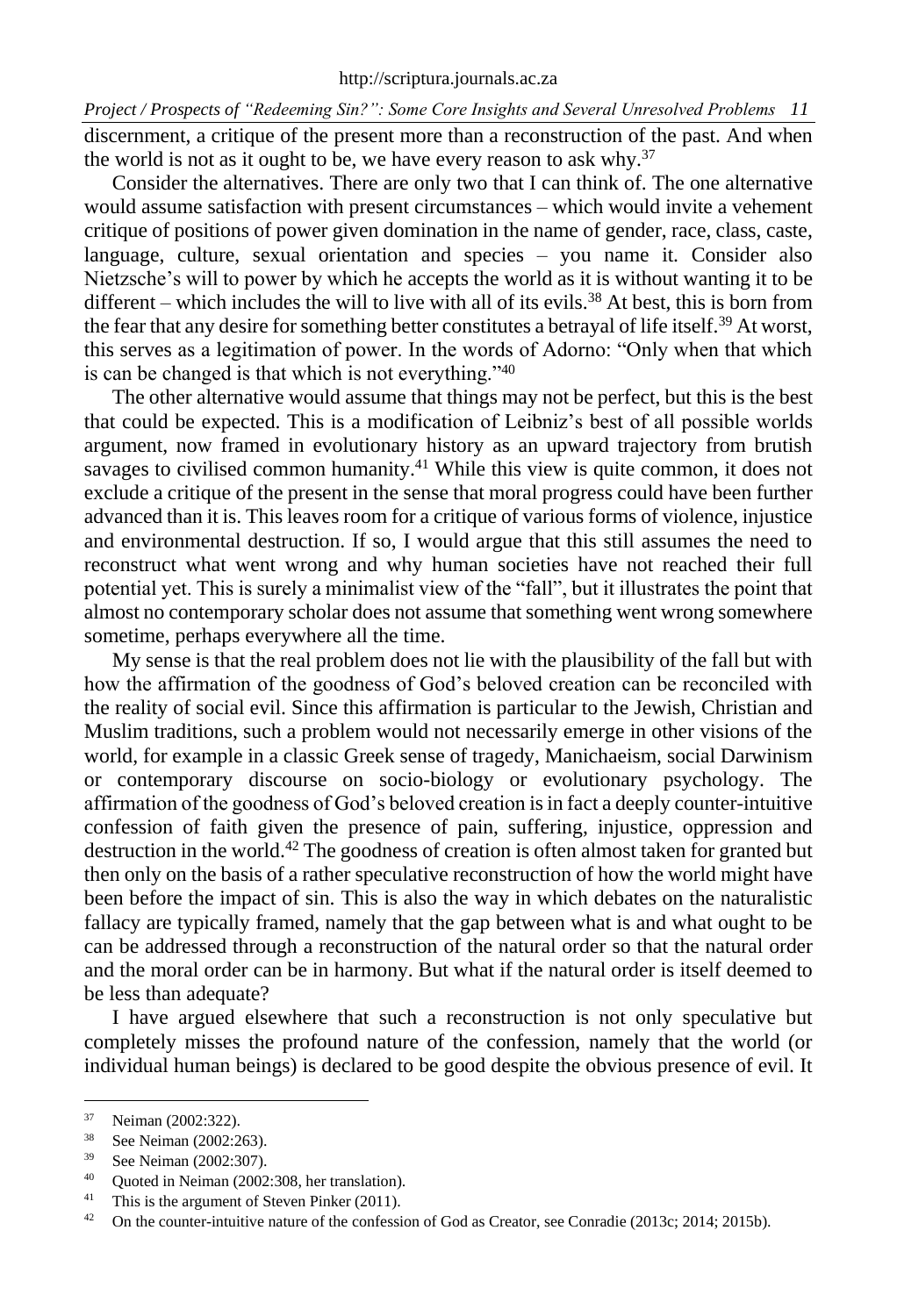introduces a tension between what is and what ought to be, the world as we find it around us and the demand that it be different. This is at best possible through what I call the emergence of a liturgical vision, seeing the world through God's eyes, in the light of the Light of the world, as beloved by God despite its obvious fallenness.<sup>43</sup> This is not an empirical claim but a counter-intuitive confession that requires much further explanation. One needs to tell the rest of the story to make sense of it.

This requires further theological discussion, but on this matter there is no consensus. It is at least clear that the story of good and evil is told in diverging ways, with farreaching implications for the moral of the story. In order to ensure a proper focus on the primacy of social evil I remain attracted to some form of the Augustinian version of the story, perhaps with some Irenaean revisions.<sup>44</sup> I must admit though that this is hard to sustain. The Augustinian narrative assumes the (original) possibility of avoiding sin. The question is whether an affirmation of the notion of an original *posse non peccare* can be sustained given what we know of aggression, predation and natural disselection.<sup>45</sup> Eating, one may say almost any kind of eating, provides a test case for the plausibility of an affirmation of *posse non peccare*. <sup>46</sup> It is not surprising that this has been heavily criticised while other alternatives have been explored. Such alternatives pose theological problems of their own, as I will indicate below. Likewise, the subsequent *non posse non peccare* (after the fall) also remains disputed given liberal (Pelagian) assumptions that we humans need to save ourselves from whatever evil we have caused and that we have it within us to do so, perhaps with a little help from God's side.

I presume that the point of divergence between these alternatives can be framed in many ways but the relationship between so-called natural evil and social evil comes close to the heart of the matter.

### **The relationship between natural evil and social evil**

Framing the question with such terminology obscures two important issues. The first is that humans form part of nature and of the evolution of life so that a clear distinction between natural evil and social evil is not tenable. Humans form part of the ecosystems they are embedded in. In Christian categories: humans are God's creatures that do not somehow occupy a middle position between the Creator and other creatures.

The second is that the term natural evil remains awkward, at least if evil intentions (wickedness) $47$  or some form of intentionality are invoked. Social systems (such as apartheid) may be called evil since these are the collective outcome of institutionalised human decision making over longer periods of time. One may argue that other animals can be evil-minded, at least in terms of their temperament, and that there is some continuity between such "evil" and human evil.<sup>48</sup> But the term natural evil is also used with reference to earthquakes (such as the one in Lisbon), natural disselection, viruses,

<sup>43</sup> See Conradie (2014; 2015b; 2016a).

<sup>44</sup> This is the underlying tenor of my argument in *Redeeming Sin?* (Conradie 2017c).<br><sup>45</sup> Laxplate this question in Chapter 5 of *Redeeming Sin?* (Conradie 2017c: 177-228)

<sup>45</sup> I explore this question in Chapter 5 of *Redeeming Sin?* (Conradie 2017c:177-228).

<sup>&</sup>lt;sup>46</sup> I explore this question in the context of the UWC project on Food Contestation. See Conradie (2015a; 2016b; 2016e; 2016f; 2018e; 2019a).

<sup>47</sup> See the collection of essays on "wicked problems" to be published in *Philosophia Reformata*, including Conradie (2020b).

<sup>48</sup> For a discussion, see Conradie (2017a), in conversation with amongst others Celia Deane-Drummond (2009).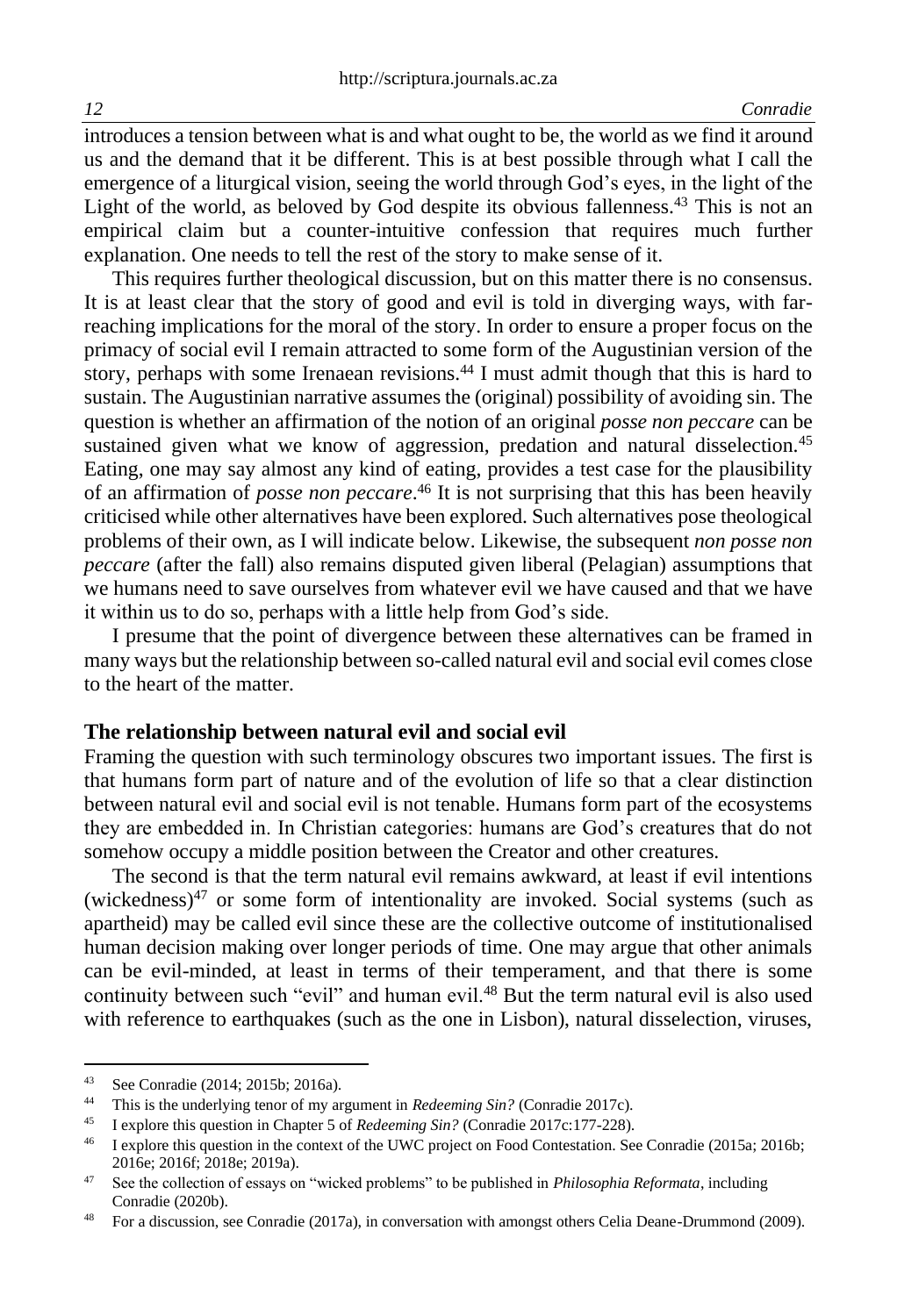#### [http://scriptura.journals.ac.za](http://scriptura.journals.ac.za/)

*Project / Prospects of "Redeeming Sin?": Some Core Insights and Several Unresolved Problems 13*

parasites, cellular degeneration, predation, death and extinction – where there is no suggestion of consciousness, freedom, intentions or decision making processes. If the term evil is to be used here, this should either be applied to an evil-minded divine Creator or to an inherent tendency in nature that comes to fruition amongst humans – in which case no distinction between natural evil and social evil is needed. One should remember what is at stake in making this distinction. Susan Neiman puts this starkly: "The distinction between natural and moral evil began as a debate about how much of the world's misery was God's fault, how much of it ours. Once God was overcome as a human projection, the distinction itself must be overturned."<sup>49</sup> But abandoning God does not provide any solace: if evil forms part of nature itself, then it is hard to denounce crimes against nature.<sup>50</sup>

I suggest that it may be better to focus on forms of pain and suffering rather than on evil. One may say that suffering is not only a matter of pain but also the awareness of such pain, including past pain, and anxiety over possible future pain. One may of course find suffering amongst other animals with a degree of consciousness so that human suffering is one instantiation of animal suffering. "Natural suffering" could then be used to refer to forms of suffering in nature where humans are not involved. Given the global impact of human presence and the "end of nature",<sup>51</sup> such suffering has become rather scarce, but the category of natural suffering would still apply to prehumen forms of suffering. This is the theodicy problem as posed in contemporary science and theology discourse.<sup>52</sup>

While such distinctions may be helpful, one should not overlook the question about the underlying causes of such suffering. The word "evil" hints in this direction, namely that behind so much suffering must be some form of evil intent, sometimes referred to as metaphysical evil. In an earlier contribution I speak of "sources" of suffering.<sup>53</sup> I identify six such sources, some found only amongst humans, namely self-induced suffering (e.g. lung cancer derived from smoking), vicarious suffering on behalf of others (a special case of self-induced suffering), suffering induced directly by another human (e.g. assault, rape, murder), structural violence (imperialism, colonialism, apartheid, patriarchy, heteronormativity, etc), suffering due to contingency (being in the right place at the wrong time) and finally suffering with purely or at least predominantly natural causes that are outside the locus of control of any moral agent (fragility, sickness, ageing, death, predation). The last category is often associated with a recognition of limits in power, space, time and knowledge. It is pastorally important to distinguish between such sources of suffering (e.g. in the case of poverty) although pastoral sensitivity also requires some hesitation to assign a particular source of suffering (as in the case of HIV infection).

The focus on (human) suffering is helpful to move away from attributing evil

<sup>&</sup>lt;sup>49</sup> See Neiman (2002:107).<br> $50 \text{ S} \approx \text{N} \cdot \text{S} = 2002.260$ 

See Neiman (2002:269).

<sup>&</sup>lt;sup>51</sup> The reference is to Bill McKibben (1989).

<sup>&</sup>lt;sup>52</sup> There is a sizable corpus of literature here, far too many to reference. I have been influenced particularly by many conversations with Christopher Southgate in this regard. In his sizable oeuvre, see especially Southgate (2008; 2018a; 2018b), and for my contributions in conversation with Southgate, Gijsbert van den Brink and others, see Conradie (2018b; 2018c; 2018e).

<sup>53</sup> See Conradie (2005; 2006b).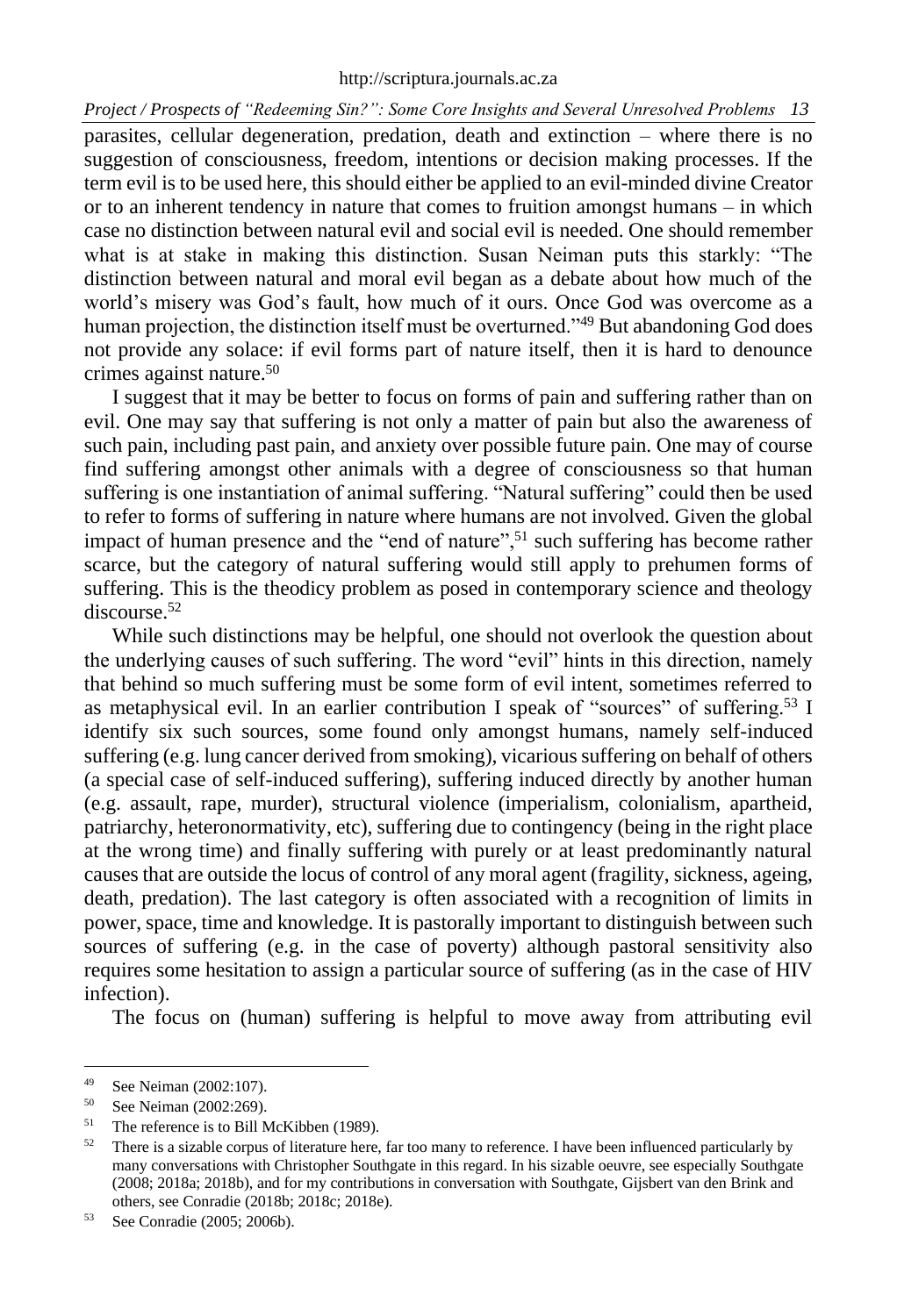intentions but does not resolve the underlying problem, namely how the possible sources of suffering are related to each other. My sense is that the first four of these are theologically easier to deal with, even while existentially hard to swallow. If one's suffering is the result of injustices for which one is partly responsible, then that could be addressed through the processes of reconciliation and restorative justice.<sup>54</sup> This remains highly complex, but there are ample theological categories available to address such concerns. Natural suffering and the role of contingency are theologically harder to address because God's own complicity is implied. This is where the problem of relating human and other than human causes of suffering retains its sting

This problem can hardly be solved – existentially, philosophically or theologically. It cannot be avoided either. Indeed, in her superbly crafted book *Evil in modern thought,* Susan Neiman shows that this problem is core to understanding the whole history of modern philosophy.<sup>55</sup> Since the days of Job the best approach is not to seek final answers but to unmask the many inadequate answers for what they are. In Job's case he refused to accept that his suffering was the result of his own sins and could not relate it to the sins of others. He had to reckon with the possibility that his suffering was the result of a heavenly bet between God and Satan but refused to blame God for that either.

Let me mention two especially inadequate responses, retaining the categories of natural evil and social evil:

The first response suggests that social evil is the cause of natural evil. This presumes that what is incorrectly termed natural evil is in fact God's punishment for human sin, individually (in the form of sickness) or collectively (in the case of natural catastrophes). The widely presumed response to the Lisbon earthquake was that the earthquake was God's punishment for Lisbon's sins. If so, God is not the cause of moral evil, but God is the cause of natural evil!<sup>56</sup> The inadequacy of this position has engaged modern intellectuals since then, including Leibniz, Kant and Hegel. According to Susan Neiman's analysis, Christianity maintains that human beings should take the blame for (all) suffering upon ourselves in order to give life in all its misery and grandeur meaning. Sin gives suffering an origin; redemption gives it a *telos*. <sup>57</sup> If some suffering cannot be traced back to sin, the myth of sin and redemption becomes implausible. If so, it seems that either a tragic vision or a Nietzschean will to power is more sensible.

The second inadequate response suggests that social evil is caused by natural evil. Expressed in theological terminology, sin is the almost necessary or at least inevitable result of human anxiety over finitude and the suffering that such finitude implies.<sup>58</sup> But finitude is neither a form of punishment nor is it evidence of sin. It is not even a lack of something. Instead, the problem with finitude seems to be the vulnerability that it entails. As Susan Neiman puts it: "Either the world should have been made less vulnerable: we to moral corruption, or the world to being damaged by it."<sup>59</sup> Michel Serres locates the

<sup>&</sup>lt;sup>54</sup> At UWC extensive work has been done on reconciliation since the early debates around the Belhar Confession. For more recent contributions, see Conradie (2013a; 2019c), Kobe (2015), Nkosi (2016), Solomons (2018; 2019).

<sup>55</sup> See Neiman (2002).

<sup>&</sup>lt;sup>56</sup> Neiman (2002:120). She adds: "After years of watching the Portuguese prefer the goods of this world to God's word, He determined to speak a little louder" (2002:243)!

<sup>57</sup> Neiman (2002:216).

<sup>58</sup> See Conradie as early as (2005a; 2005c; 2005d; 2007), also Kotze (2016).

<sup>59</sup> See Neiman (2002:60).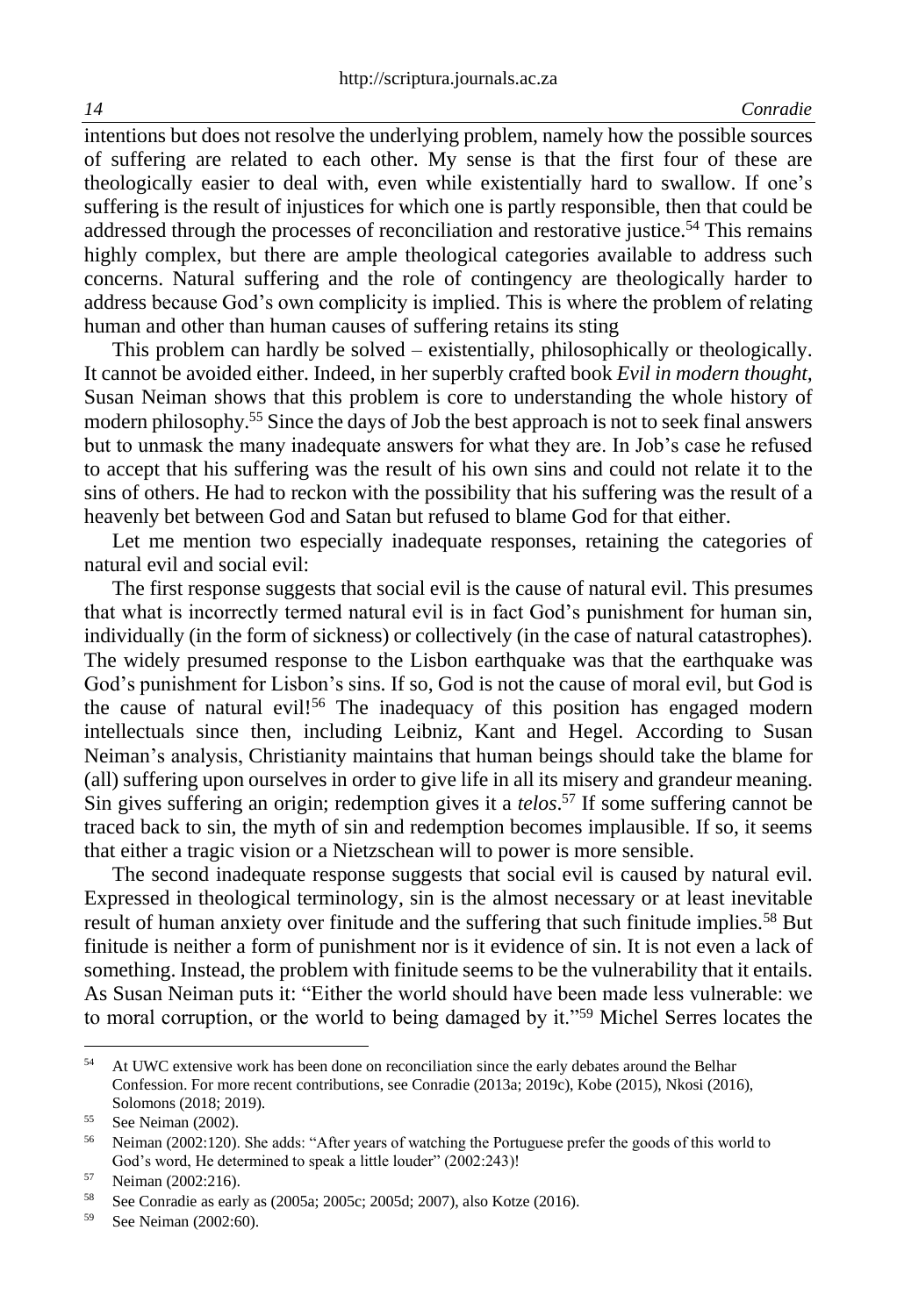*Project / Prospects of "Redeeming Sin?": Some Core Insights and Several Unresolved Problems 15* origin of evil more precisely in terms of the violence produced in the vicinity of boundaries by the exclusion of the other – the inverse of a sense of identity and therefore finitude.<sup>60</sup>

In other words, according to the second response, the blame for sin can be shifted to natural causes – which makes nature all the more threatening and senseless.<sup>61</sup> We humans are then the more or less innocent victims of forces beyond our control. Once suffering becomes manifest, sympathy for the victim is required. The underlying causes of such suffering can best be addressed through medicine and therapy at the individual level and through social contracts, policy making and appropriate forms of technology at the collective level. Economic growth and education are the keys to ensuring wellbeing for all. Where that fails, "development",<sup>62</sup> "safety nets" and "corrective services" may be required. This pathological and therapeutic model for addressing social evil is widespread in contemporary culture, not only in the West. It is not surprising that some commentators, including psychologists, respond with the question: "Whatever happened to sin?".<sup>63</sup> The problem of guilt and complicity cannot be resolved through more therapy.<sup>64</sup> Even where a deep sense of guilt is not invoked, moral (and legal) responsibility is required.

The lines demarcating these two responses become blurred when the category of contingency is introduced, <sup>65</sup> typically invoking the problem of metaphysical evil. If this is the best of all possible worlds, at least in theory, this would seem to require an underlying sense of purpose or lawfulness: the laws of nature. If there is room for radical contingency, if God is playing dice, then this suggests some imperfection – and to accept imperfection is to accept a world that is not as it ought to be. To allow for contingency and the many forms of suffering that "accidents" bring, given the fragility of any form of life, is to acknowledge a source of suffering beyond law and purpose, beyond God or our locus of control. The logic of cause and effect is broken, but this yields an unbearable solution: suffering may be either a matter of deterministic fate (written in our genes if not in the stars) or more likely a matter of luck (the roll of the dice). This again suggests a tragic vision where the best one can do is to ride one's luck.<sup>66</sup> Neither Hegelian nor Marxian attempts to embed contingency within a dialectic of necessity can resolve the

 $60$  See Serres (2018:144). Serres argues that the course of evolution bifurcates with the emergence of selfconsciousness that enables the recognition of the evolutionary war of all against all. The human species emerges when it departs from this war of species. On this basis he poses a profound question: "How, consequently, can we free ourselves from evil without abandoning life itself since it entails death, entropy, filth, and crimes?" (147).

 $61$  Again Susan Neiman (2002:236) grasps what is at stake: "The paradox is just this: the urge to naturalize evil arose from the desire to tame and control it. But the more it is tamed, the more the quality of evil disappears. This leaves us with the fear that evil wasn't captured but trivialized. The banal doesn't shatter the world but composes it."

 $62$  See my critique of the concept of development (Conradie 2015b; 2016f).

<sup>&</sup>lt;sup>63</sup> The implied reference is to Menninger (1973).

 $64$  See my earlier contributions on confessing guilt in the context of climate change (Conradie 2010b).

<sup>&</sup>lt;sup>65</sup> See the comment by Susan Neiman (2002:92): "Contingency blurs the lines between moral and natural evil the eighteenth century tried to draw, for it is both microscopic and all-pervasive. Chance can turn our best efforts into quixotic last stands. The will to be effectively moral is therefore the will to remove it."

<sup>&</sup>lt;sup>66</sup> Susan Neiman (2002:230), in conversation with Freud, observes that the Greek gods were invented to serve three functions: "to exorcise the terrors of nature, to reconcile us to the cruelty of fate and to compensate us for the suffering that civilization itself imposes". The laws of nature may help to address the first, the second remains unresolved, while the third, the need for civilisation, responds to the first two.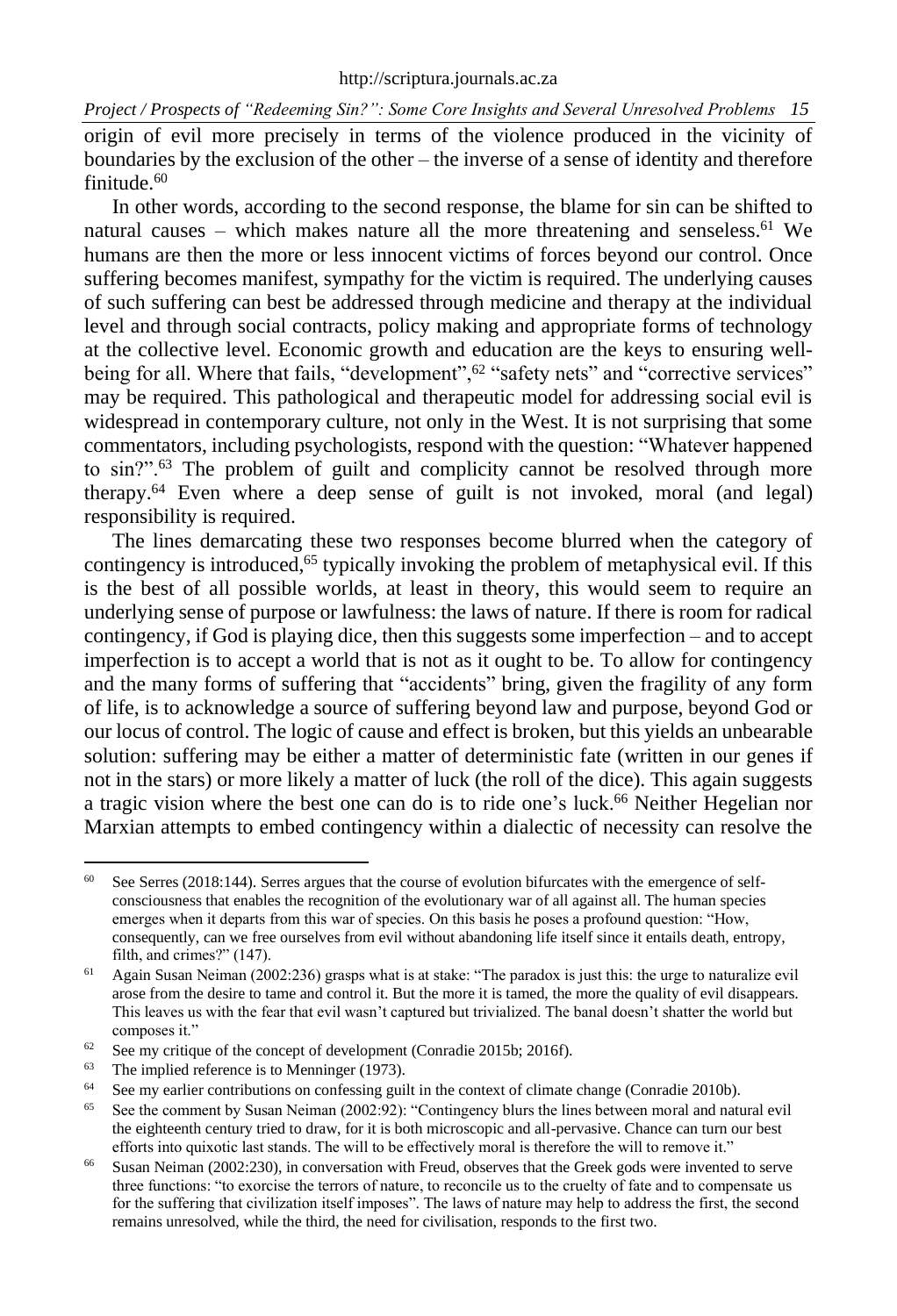underlying problem.

I conclude that natural evil (better: non-human sources of suffering) and social evil can neither be separated from each other (as the Kantian tradition maintained in response to the Lisbon earthquake), nor can these be fused to identify only one source of all suffering. The distinction between nature and morality, what is and what ought to be, can neither be abolished nor can it be maintained by insisting that evil is a moral category only.<sup>67</sup> The problem of relating these terms remains unresolved.<sup>68</sup> We (including agnostics and atheists) can neither relinquish the theodicy problem nor can we even begin to address it. Like children, we need to refuse to accept a world that makes no sense, even if, as adults, we know we cannot make sense of evil.<sup>69</sup>

## **Social diagnostics and the primacy of social evil**

The notion of "social diagnostics" may easily fall into the traps associated with the second response described above given the way medical terminology is employed. However, the project on Redeeming Sin? (with the question mark) is best understood as a response to the one-sidedness of the second response. It assumes the theological need to emphasise the primacy of social evil. As I stated before, at least from an African perspective, "our primary problem is not vulnerability but rape, not service but slavery, not death but murder, not sickness but the spread of preventable diseases, not economic scarcity or even inequality but capitalism, not being ruled but Empire, not the evolution of species but the loss of biodiversity, not an always changing climate but anthropogenic climate change, not hunger due to inadequate food production but due to its skewed distribution and/or the over-supply of fast food with high sugar and high fat contents".<sup>70</sup> Neither is it human anxiety but the arsenals built to alleviate such anxieties.

The assumption of the primacy of social evil is core to theological movements in the global South such as liberation theology, black theology, Dalit theology, African women's theology, indigenous theologies and non-Western forms of ecotheology. From this perspective, the apparent preoccupation with the problem of natural evil in science and religion discourse in Western contexts remains suspect, to say the least. Put briefly, the suspicion is that guilt for Western imperialism, slavery and genocide is attributed to

 $67$  See Neiman (2002:257, 267). She regards both Hegel and Nietzsche as representative of attempts to overcome the gap between nature and morality by abolishing either the one or the other. Strangely, Richard Dawkins' book *The* s*elfish gene* may be regarded as an attempt to sustain the distinction: in the end he reaches the conclusion that we need to rebel against our genes (2006:200-201)!

There is ample literature on the emergence of sin in theological discussions of evolution. Often this is confused with the category of original sin. See my review of such literature in *Redeeming sin?* (2017) and the proposal developed in Chapter 5 that the category of "bifurcation" may be helpful to indicate that things can go wrong at various levels but that not all of these need to be categorised as sin. Things going wrong is not necessarily a moral or a religious concept; it may be used in business or sport without moral connotations. I recently reread Denis Edwards' discussion in *The God of evolution* (1999:60-70). He maintains a clear distinction between social evil and natural evil and does not make the latter the root cause of the former. Nature is damaged by human sin but not itself fallen (1999:67). I find his first thesis congenial to my own approach: "Humans are a fallible symbiosis of genes and culture, who experience drives and impulses from the genetic side of their inheritance as well as from the cultural side, and these drives and impulses can be disordered and mutually opposed. This experience is intrinsic to being an evolutionary human but it is not sin" (1999:65).

 $69$  For Neiman (2002:325), to reject theodicy is to reject comprehension!

<sup>70</sup> Conradie (2017c:110-111).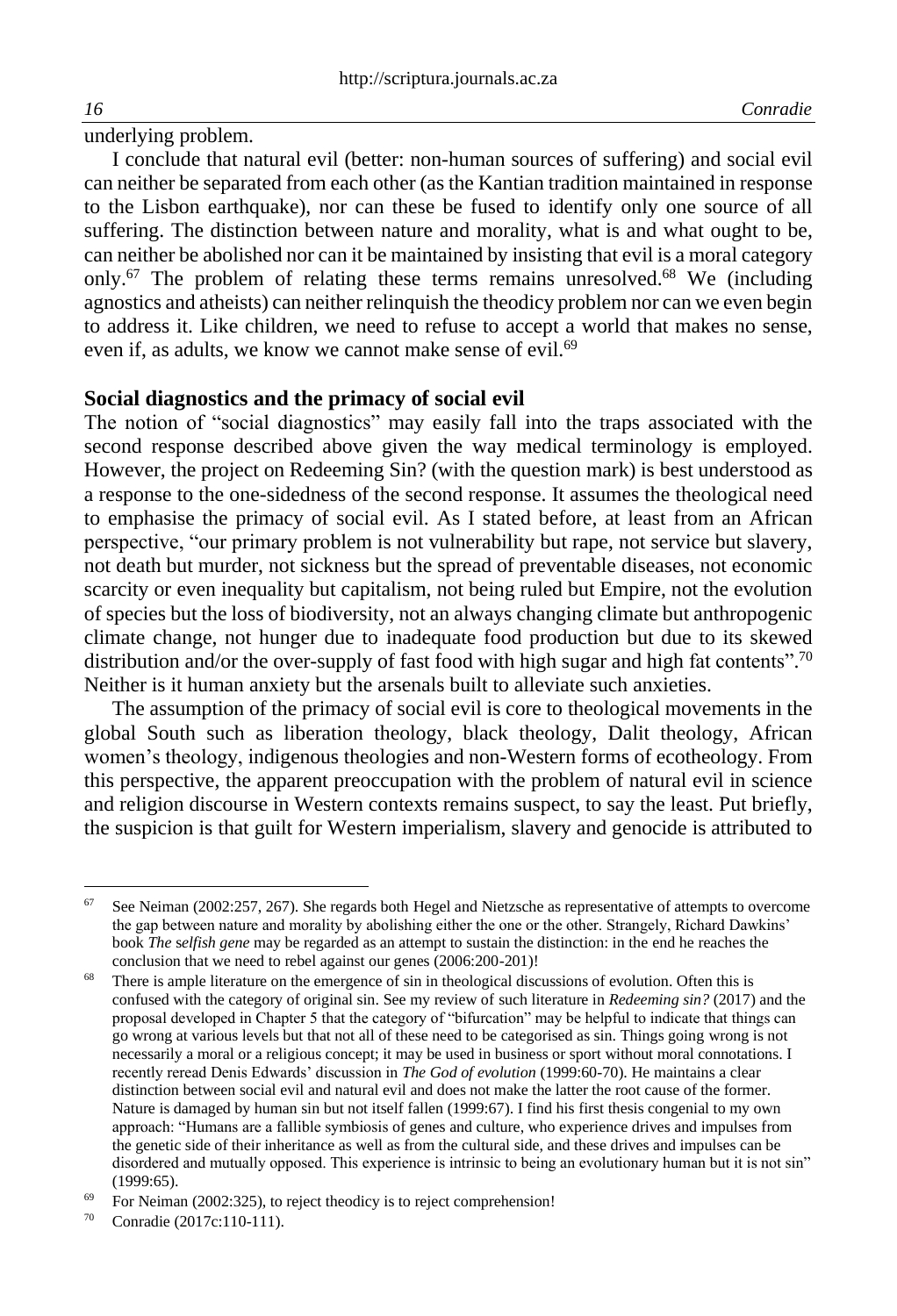*Project / Prospects of "Redeeming Sin?": Some Core Insights and Several Unresolved Problems 17* natural evil! Put differently, a soteriological orientation<sup>71</sup> (how God saves us from sin and evil) may be contrasted with an exploration of the theodicy problem (how we may "save" / defend God against various accusations), whether the focus is on social evil or natural evil (how could a loving Creator have given rise to a world governed by natural disselection and predation?). From the perspective of ecotheology it would not make sense to love creation while questioning the Creator for its inadequacies.<sup>72</sup> Even if the same doctrinal themes are employed, soteriology and theodicy are two rather different ways of telling the story.<sup>73</sup> Admittedly, the North Atlantic preoccupation with natural evil may be a response to the perceived threat of secularisation, namely that the existence of natural evil jeopardises the credibility of the Christian faith.<sup>74</sup> If so, the question remains which interlocutors are privileged – the "cultured despisers of religion" or the victims of social evil.

I hasten to add that "primacy" requires further clarification. It is used here in a pastoral and prophetic sense – as priority public concerns on theological agendas. Such (political) primacy does not necessarily apply epistemologically (how does one begin to unravel the sources of suffering), ontologically (is evil co-original with good?) or chronologically (the slow evolution of morality and the emergence of moral visions). The order of being cannot be equated with the order of knowing. This is where the debate clearly remains unresolved. Nevertheless, it would be inappropriate to use this as an excuse for not addressing the problem of social evil with the urgency required. To do so, the project of Redeeming Sin (without the question mark) may in my view be helpful. It has gathered together some resources and core insights that may indeed help to retrieve the category of sin in the public sphere.

# **BIBLIOGRAPHY**

Baard, RS. 2019. *Sexism and sin-talk: Feminist conversations on the human condition.* Westminster: John Knox Press.

Baron, Eugene. 2018. *South African newspaper reports on corruption: A rethorical assessment*. Unpublished PhD dissertation, University of the Western Cape.

Bavinck, Herman. 2019. *Gereformeerde ethiek* (bezorgd door Dirk van Keulen). Utrecht: KokBoekencentrum.

 $71$  Especially three contemporary soteriological metaphors have been explored by UWC students under my supervision, namely liberation, reconciliation and reconstruction. See Conradie (2006a; 2010d; 2011), Brooks (2015), Solomons (2018).

 $\frac{72}{73}$  See Neiman (2002:299).

See the intriguing proposal by Christopher Southgate regarding the need for a compound theodicy that combines various elements within a narrative scheme "that is consonant with the classic Christian confessions of creation, redemption and eschatological consummation" (2018a:305). He assumes the failure of fall-based arguments to account for natural sources of suffering. Redemption is therefore not from sin – since sin is inevitable in an evolutionary world – but from the disvalues (the many forms of suffering) embedded in the evolutionary process. Eschatological consummation is required to ensure a "new creation", "a dimension of existence in which there is no more suffering" (304). I would need to ask whether such salvation entails the redemption of the earth or redemption from the many flaws of God's otherwise quite good creation? Or is redemption aimed at making God's beloved creation fire-proof against sin (see Conradie 2013b; 2015b).

 $74$  I am grateful to Frederick Simmons for helping me to recognise this.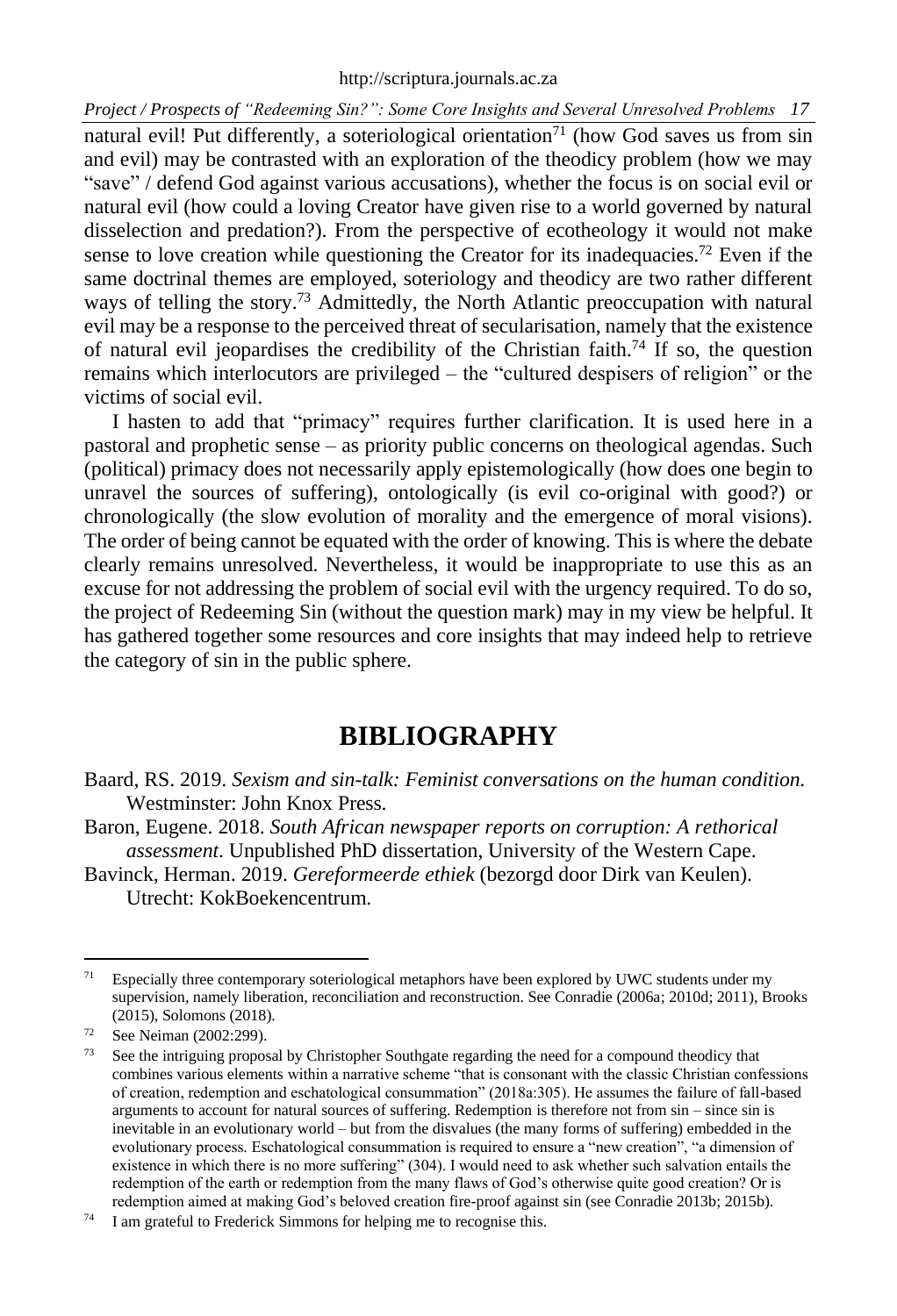- Bonhoeffer, D. 1997. *Creation and fall: A theological exposition of Genesis 1–3* (ed. John W de Gruchy). Minneapolis: Fortress Press.
- Brooks, K. 2015. *"Deliver us from evil": A critical analysis of soteriological discourse in African Pentecostalism.* Unpublished MPhil thesis, University of the Western Cape.
- Cloete, NM. 2020. *What on earth is wrong with the world? Five Christian voices on hamartiology and ecology.* PhD project (submitted November 2019), University of the Western Cape.
- Cloete, NM. 2014. *Hamartiology and ecology: A critical assessment of Dietrich Bonhoeffer's view on the nature of sin.* Unpublished MTh thesis, University of the Western Cape.
- Coetzee, MH and Conradie, EM. 2010. Apartheid as quasi-soteriology: The remaining lure and threat, *Journal of Theology for Southern Africa* 138:112-123.
- Conradie, EM and Koster, HP (eds). 2019. *T&T Clark handbook on Christian theology and climate change.* London et al: T&T Clark.
- Conradie, EM and Sakuba, XS. 2006. Sin and evil in African Christian theologies: A classification, *Ned Geref Teologiese Tydskrif* 47(1&2):60-73.
- Conradie, EM. 2005a. *An ecological Christian anthropology: At home on earth?* Aldershot: Ashgate.
- Conradie, EM. 2005b. HIV/AIDS and human suffering: Where on earth is God?, *Scriptura* 89:406-432.
- Conradie, EM. 2005c. On human finitude and eternal life, *Scriptura* 88:30-51.
- Conradie, EM. 2005d. Towards an ecological reformulation of the Christian doctrine of sin, *Journal of Theology for Southern Africa* 122:4-22.
- Conradie, EM. 2006a. Healing in soteriological perspective, *Religion & Theology: A Journal of Contemporary Religious Discourse* 13(1):3-22.
- Conradie, EM. 2006b. On responding to human suffering: A critical survey of theological contributions in conversation with the sciences. In Du Toit, CW (ed.), *Can nature be evil and evil natural? A science-and-religion view on suffering and evil*. Pretoria: Unisa, 165-188.
- Conradie, EM. 2007. Human distinctiveness as a journey of discovery of (human) finitude, *Journal of Theology for Southern Africa* 128:4-17.
- Conradie, EM. 2009. *Christianity and a critique of consumerism: A survey of six points of entry*. Wellington: Bible Media.
- Conradie, EM. 2010a. Climate change and the common good: Some reflections from the South African context, *International Journal of Public Theology* 4:271-293.
- Conradie, EM. 2010b. Confessing guilt in the context of climate change: Some South African perspectives, *Scriptura* 103:134-152.
- Conradie, EM. 2010c. Globalisation, consumerism and the call for a *status confessionis.* In Boesak, AA and Hansen, L (eds), *Globalisation Volume II: Global crisis, global challenge, global faith – An ongoing response to the Accra confession.* Stellenbosch: SUN Press, 53-76.
- Conradie, EM. 2010d. The salvation of the earth from anthropogenic destruction: In search of appropriate soteriological concepts in an age of ecological destruction, *Worldviews: Global Religions, Culture, Ecology* 14:2-3, 111-140.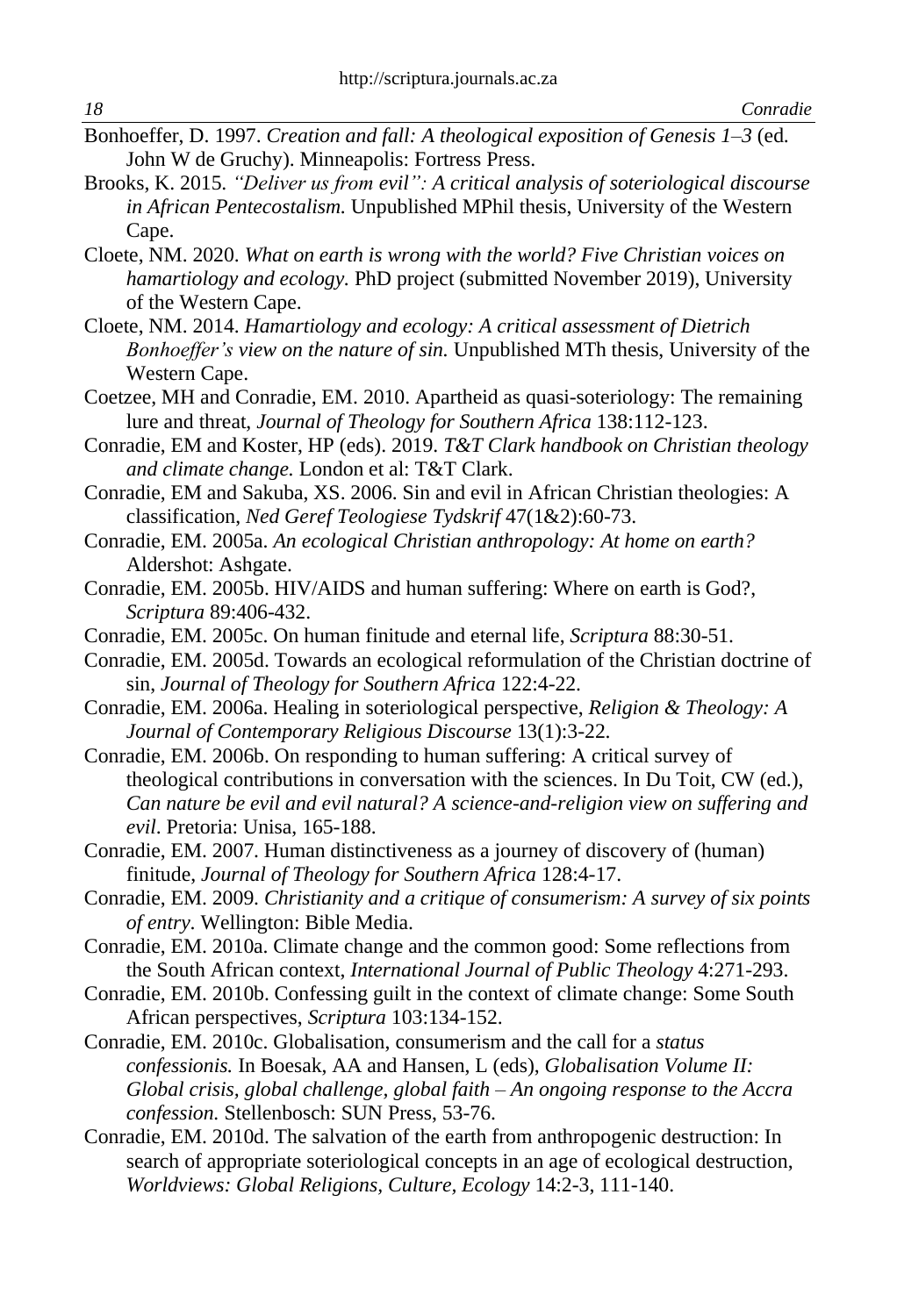- Conradie, EM. 2011. Missiology and soteriology: The power and limits of a multidimensional approach, *Missionalia* 39(1/2):83-98.
- Conradie, EM (ed.). 2013a. *Reconciliation as a guiding vision for South Africa?* Stellenbosch: SUN Press.
- Conradie, EM. 2013b. *Saving the earth? The legacy of reformed views on "Recreation".* Berlin: LIT Verlag.
- Conradie, EM. 2013c. The God of life: A counter-intuitive confession, *The Ecumenical Review* 65(1):3-16.
- Conradie, EM. 2014. What on earth did God create? Overtures to an ecumenical theology of creation, *The Ecumenical Review* 66(4):433-453.
- Conradie, EM. 2015a. Eat and/or be eaten: The evolutionary roots of violence?, *Scriptura* 114:1-22.
- Conradie, EM. 2015b. *The earth in God's economy: Creation, salvation and consummation in ecological perspective.* Berlin: LIT Verlag.
- Conradie, EM. 2015c. Twelve theses on the place of Christian theology in multidisciplinary conversations, *Stellenbosch Theological Journal* 1(1):375-386 (with responses by Wentzel van Huyssteen, Gys Loubser and Daniel Veldsman).
- Conradie, EM. 2016a. An emerging horizon: Learning to see the world in a different light through the liturgy. In Buxton, G and Habel, N (eds), *The nature of things: Rediscovering the spiritual in God's creation*. Eugene: Pickwick, 41-57.
- Conradie, EM. 2016b. Climate justice, food security … and God: Some reflections from the perspective of ecotheology. In Werner, D and Jeglitzka, E (eds), *Climate justice and food security: Theological education and Christian leadership development*. Geneva: Globethics.net, 109-134.
- Conradie, EM. 2016c. John Haught on original sin: A conversation, *HTS Teologiese Studies/Theological Studies* 72(4):1-10.
- Conradie, EM. 2016d. Penultimate perspectives on the root causes of environmental destruction in Africa, *Scriptura* 115:1-19.
- Conradie, EM. 2016e. What do we do when we eat? Part 1: An inconclusive inquiry, *Scriptura* 115:1-17.
- Conradie, EM. 2016f. What do we do when we eat? Part 2: A theological inquiry, *Scriptura* 115:1-19.
- Conradie, EM. 2016g. Why can't the term development just be dropped altogether? Some reflections on the concept of maturation as alternative to development discourse, *HTS Teologiese Studies/Theological Studies* 72(4):1-11.
- Conradie, EM. 2017a. Do only humans sin? In conversation with Frans de Waal. In Fuller, M and Evers, D (eds), *Are we special? Science and theology questioning human uniqueness*. Heidelberg: Springer, 117-135.
- Conradie, EM. 2017b. *Laudato Si* and the root causes of ecological destruction. In Warmback, A (ed.), A review article on Laudato Si, *Journal of Theology for Southern Africa* 157:138-145.
- Conradie, EM. 2017c. *Redeeming sin? Social diagnostics amid ecological destruction*. Lanham: Lexington Books.
- Conradie, EM. 2017d. [The Gospel: Just for sinners or just for the sinned against?](http://www.atthispoint.net/articles/the-gospel-just-for-sinners-or-just-for-the-sinned-against/293/) (with responses by Christine Hong, Brian Powers and Mindy McGarrah Sharp, and a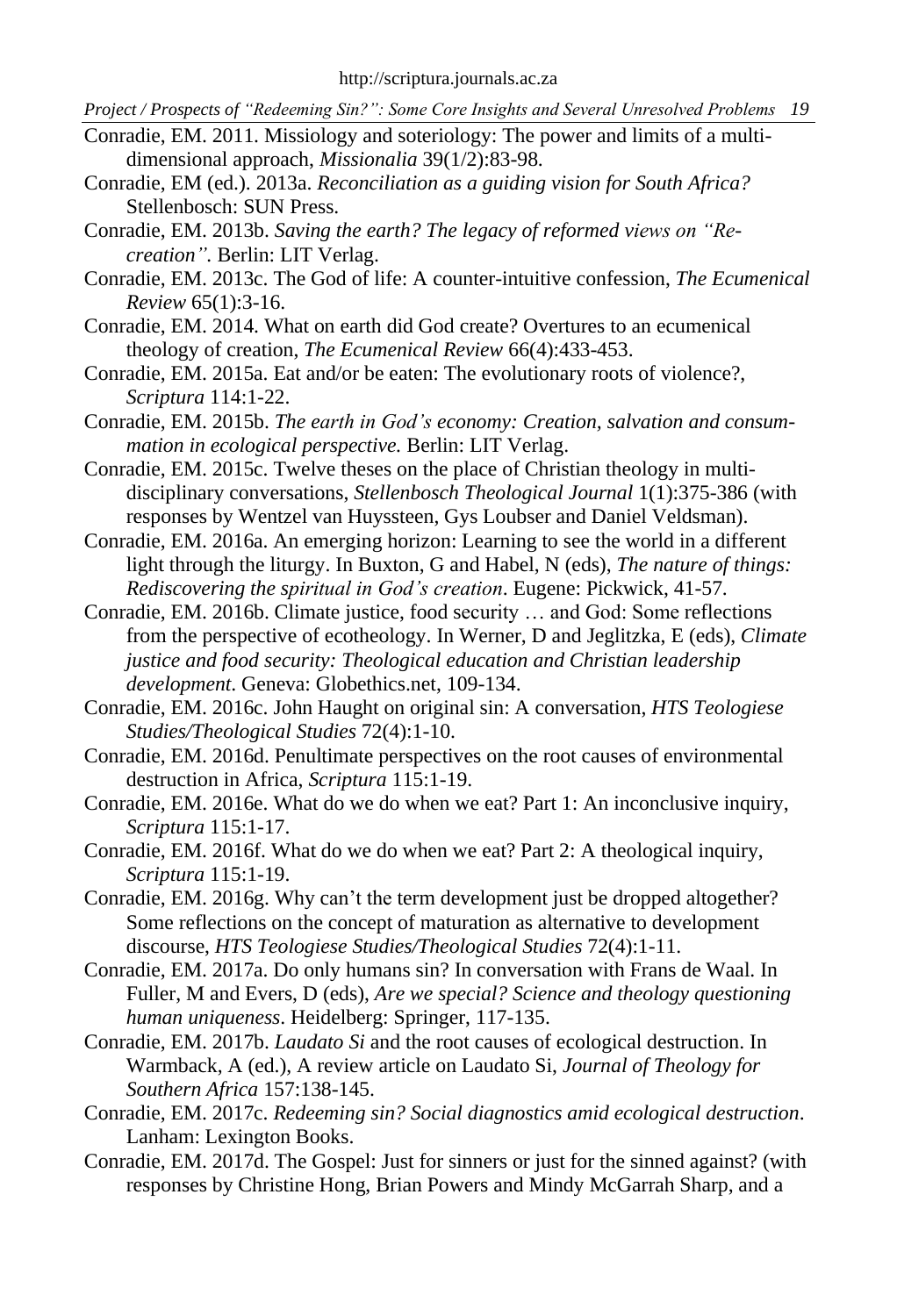rejoinder). *@this point: Theological Investigations in Church and Culture* 12:2. Available online: [http://www.atthispoint.net/.](http://www.atthispoint.net/)

- Conradie, EM. 2018a. *Om reg te stel: Oor regverdiging én geregtigheid*. Wellington: Bybelmedia.
- Conradie, EM. 2018b. On social evil and natural evil: In conversation with Christopher Southgate, *Zygon: Journal of Religion and Science* 53(3):752-765.
- Conradie, EM. 2018c. The Christian faith and evolution: An evolving, unresolved debate, *Verbum et Ecclesia* 39(1):1-13.
- Conradie, EM. 2018d. To cover the many sins of Galamsey Mining, *Missionalia* 46(1):109-130.
- Conradie, EM. 2018e. To eat or be eaten? That's the question. In Baumann, Whitney and Hobgood, Laura (eds), *The Bloomsbury handbook of religion and nature: The elements.* London: Bloomsbury, 63-80.
- Conradie, EM. 2018f. Ways of viewing an evolving world amidst ecological destruction, *Scriptura* 117:1-13.
- Conradie, EM. 2018g. What diagnosis? Which remedy? Critical reflections on the diagnostic overview of South Africa's National Planning Commission, *Scriptura* 117:1-21.
- Conradie, EM. 2019a. Could eating other creatures be a way of discovering their intrinsic value?, *Journal of Theology for Southern Africa* 164:26-39.
- Conradie, EM. 2019b. The emergence of human sin. In Conradie, EM and Koster, HP (eds), *T&T Clark handbook on Christian theology and climate change.* London et al: T&T Clark, 384-394.
- Conradie, EM. 2019c. The UWC reception of Gustaf Aulén's *Christus Victor* typology, *Svensk Teologisk Kvartalskrift* 95:79-92.
- Conradie, EM. 2020a. *What's wrong with the world? Secular discourse on sin in the Anthropocene.* Manuscript submitted for publication with Lexington Books.
- Conradie, EM. 2020b. Why, exactly, is climate change a wicked problem? Article submitted for publication in *Philosophia Reformata.*
- Dawkins, R. 2006. *The selfish gene.* Oxford: Oxford University Press.
- Deane-Drummond, CE. 2009. *Christ and evolution: Wisdom and wonder*. Minneapolis: Fortress Press.
- Edwards, D. 1999. *The God of evolution: A trinitarian theology.* New York: Paulist Press.
- Fowl, SL. 2019. *Idolatry*. Waco: Baylor University Press.
- Houck, D. 2020 (forthcoming). *Aquinas, original sin, and the challenge of evolution.*  Cambridge: Cambridge University Press.
- Kobe, L. 2015. The relationship between remorse and offering forgiveness: Selected case studies from the South African Truth and Reconciliation Commission. MTh mini-thesis, University of the Western Cape.
- Koster, HP. 2015a. Ecological evil, evolution, and the wisdom of God. In Daggers J and Kim, GJS (eds), *Christian doctrines for global gender justice*. New York: Palgrave Macmillan, 55-72.
- Koster, HP. 2015b. *Ecological evil, sin and redemption in the Anthropocene: An ecofeminist approach*. Paper read at a colloquium on Redeeming Sin?, Stellenbosch, August 2015.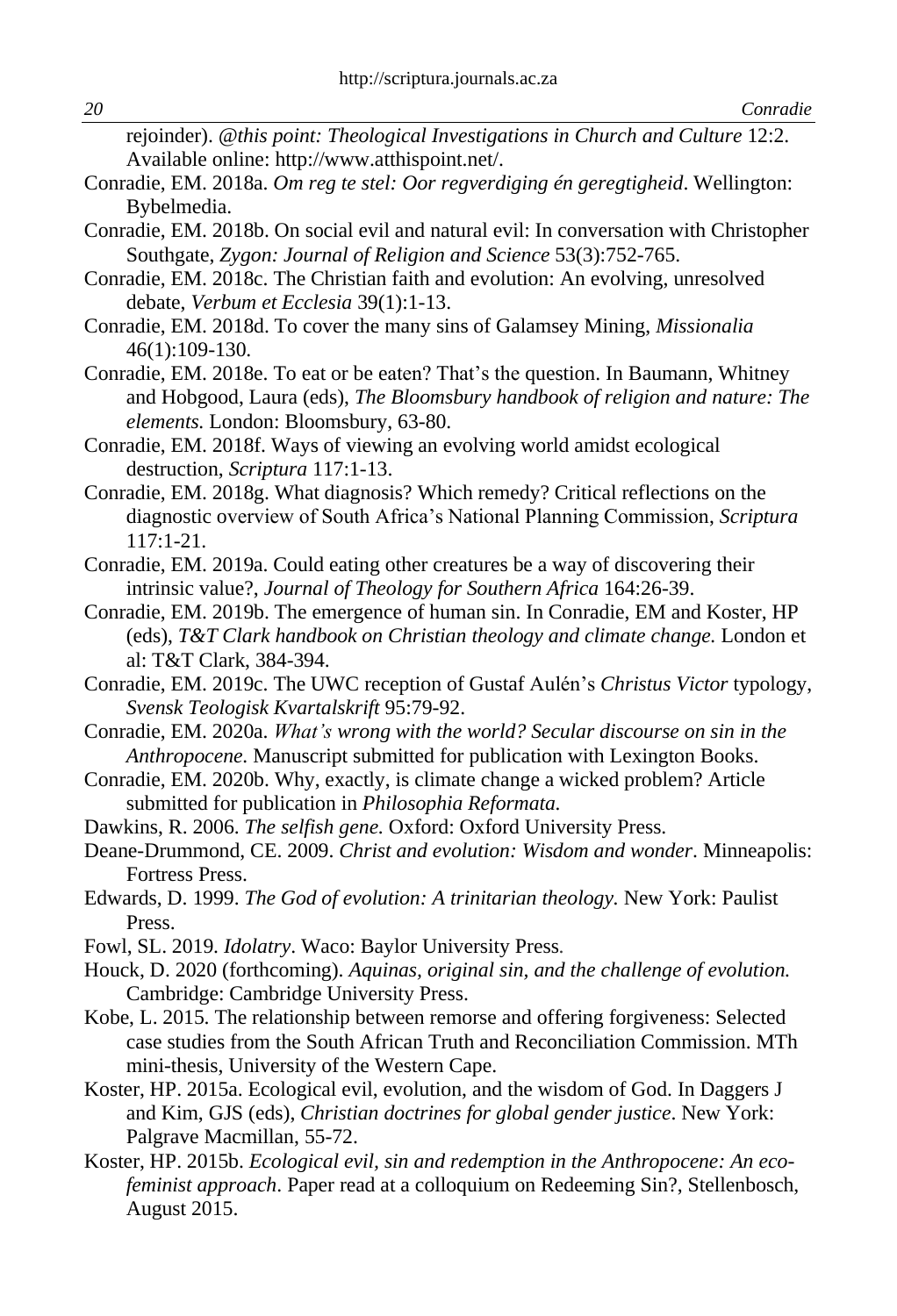- Kotze, M. 2016. GM food and collective sin: A Christian theological ethical reflection, *Scriptura* 115:1-10.
- Kotze, M. 2016. Fighting finitude?. Paper read at a colloquium on Redeeming Sin, San Antonio, November 2016.
- McDougall JA. 2014. The bondage of the eye/I? A transnational feminist wager for reimagining the doctrine of sin. In Daggers J and Kim, GJS (eds), *Reimagining with Christian doctrines: Responding to global gender injustices*. New York: Palgrave Pivot, 105-125.
- McDougall, JA. 2006. [Sin-no more? A feminist re-visioning of a Christian theology of](http://search.proquest.com/openview/77d1f2c75c0cbecf33f9462e0d2a163e/1?pq-origsite=gscholar&cbl=41101)  [sin,](http://search.proquest.com/openview/77d1f2c75c0cbecf33f9462e0d2a163e/1?pq-origsite=gscholar&cbl=41101) *[Anglican Theological Review](https://search.proquest.com/pubidlinkhandler/sng/pubtitle/Anglican+Theological+Review/$N/41101/OpenView/215267720/$B/333D542AD29944F7PQ/1;jsessionid=D7B21BBA5E948842A708CC20C048E756.i-0ab47645d399c803b)* 88(2):215-235.
- McDougall, JA. 2011. A trinitarian grammar of sin, *Modern Theology* 27(1):55-71.
- McKibben, B. 1989. *The end of nature.* New York et al: Penguin.
- Menninger, K. 1973. *Whatever became of sin?* New York: Hawthorn.
- Neiman, S. 2002. *Evil in modern thought: An alternative history of philosophy.* Princeton and Oxford: Princeton University Press.
- Niebuhr, R. 1941. *The nature and destiny of man: A Christian interpretation Volume 1: Human nature.* New York: Charles Scriber's Sons.
- Nkosi, MS. 2016. *The concept of restitution in South African economic policy documents between 1994 and 2014: An ethical analysis.* Unpublished MTh thesis, University of the Western Cape.
- Pinker, S. 2011. *The better angels of our nature: Why violence has declined*. New York: Viking.
- Plantinga, C. 1995. *Not the way it's supposed to be: A breviary of sin.* Grand Rapids: Eerdmans.
- Rasmussen, L. 2013. *Earth honoring faith: Religious ethics in a new key.* Oxford: Oxford University Press.
- Sakuba, XS. 2005. *The relationship between sin and evil in recent African Christian theologies.* MTh mini-thesis, University of the Western Cape.
- Serres, M. 2018. *The incandescent*. London: Bloomsbury.

Smith, JKA. 2017. What stands on the fall? A philosophical exploration. In Smith, JKA and Cavanaugh, WT (eds), *Evolution and the fall*. Grand Rapids: Eerdmans, 48-64.

Sollereder, B. 2018*. God, evolution, and animal suffering: Theodicy without a fall*. London: Routledge.

Solomons, DJ. 2018. *Reconciliation as a controversial symbol: An analysis of a theological discourse in South Africa between 1968 and 2010*. Unpublished PhD dissertation, University of the Western Cape/Vrije Universiteit Amsterdam.

- Solomons, DJ. 2019. An unlikely conversation partner: Gustaf Aulén's connection with reconciliation in South Africa, *Svensk Teologisk Kvartalskrift* 95:93-108.
- Southgate, C. 2008. *The groaning of creation: God, evolution and the problem of evil*. Louisville: Westminster John Knox Press.

Southgate C. 2018a. "Free process" and "only way" arguments. In Rosenberg, S (ed.), *Finding ourselves after Darwin*. Grand Rapids: Baker Academic*,* 292-305.

Southgate, C. 201b. *Theology in a suffering world: Glory and longing.* Cambridge: Cambridge University Press.